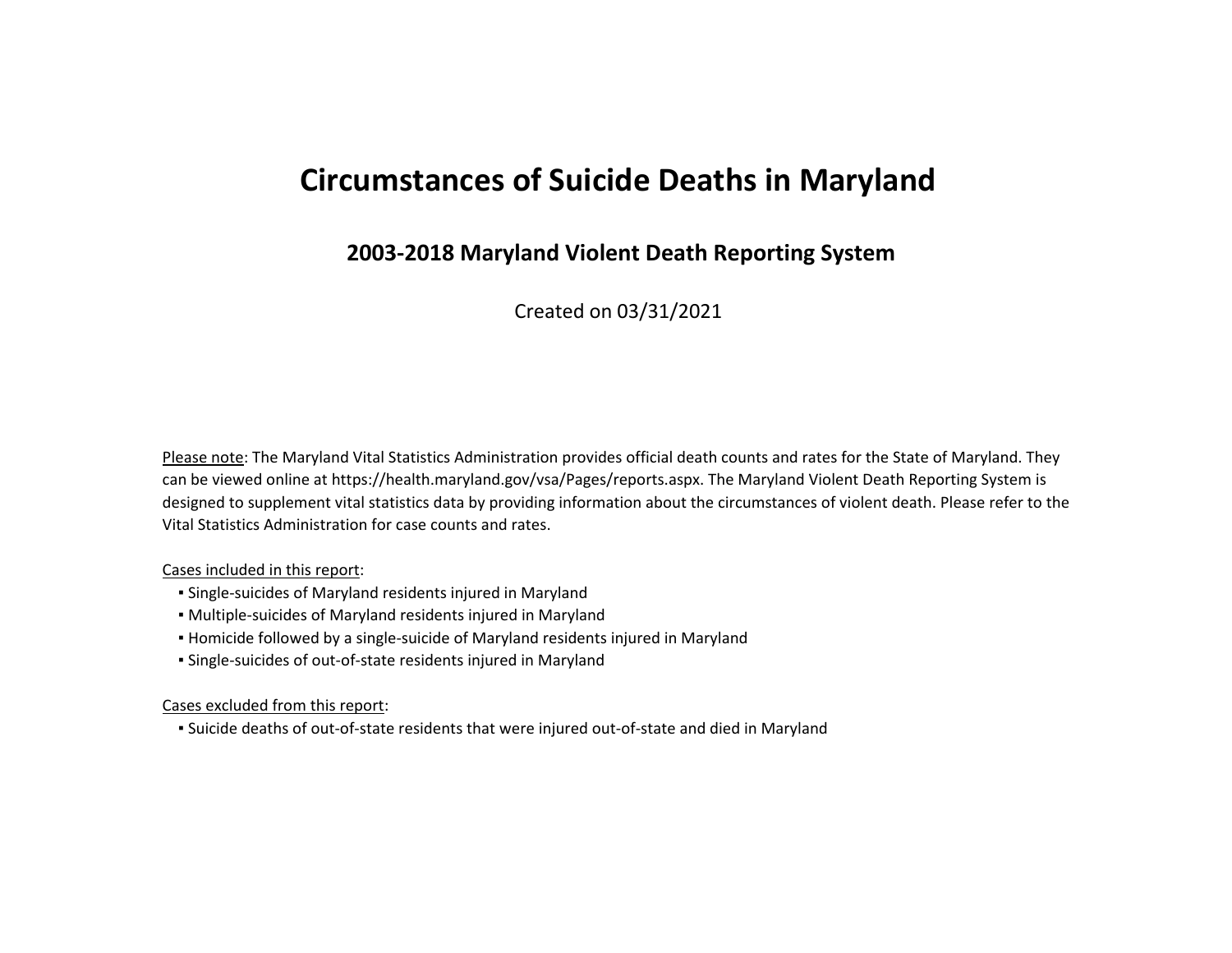Circumstance data is limited to information documented in the law enforcement and/or medical examiner files. Information on mental health and substance abuse history comes solely from these sources and not medical records or other treatment records.

#### **Ever Served in the U.S. Armed Forces**

#### **Primary Weapon Used**

#### **Circumstances: Mental Health, Substance Abuse, and Other Addiction**

| Figure 15: Circumstances: Mental Health, Substance Abuse, and Other Addiction by Urban-Rural Classification of County of Residence, 2018  13 |  |
|----------------------------------------------------------------------------------------------------------------------------------------------|--|

#### **Circumstances: Suicide Specific**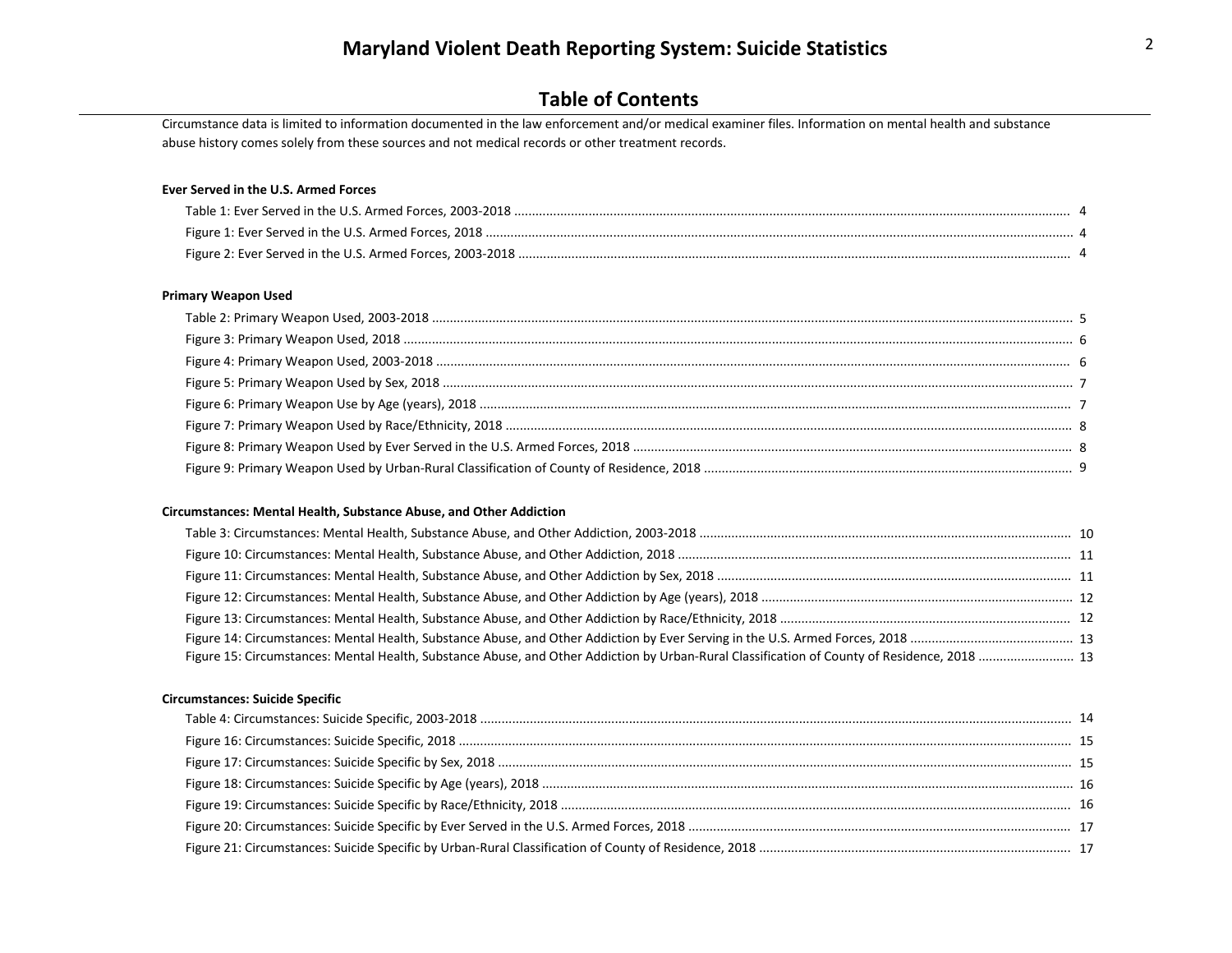# **Table of Contents Continued**

#### **Circumstances: Relationships**

#### **Circumstances: Life Stressors**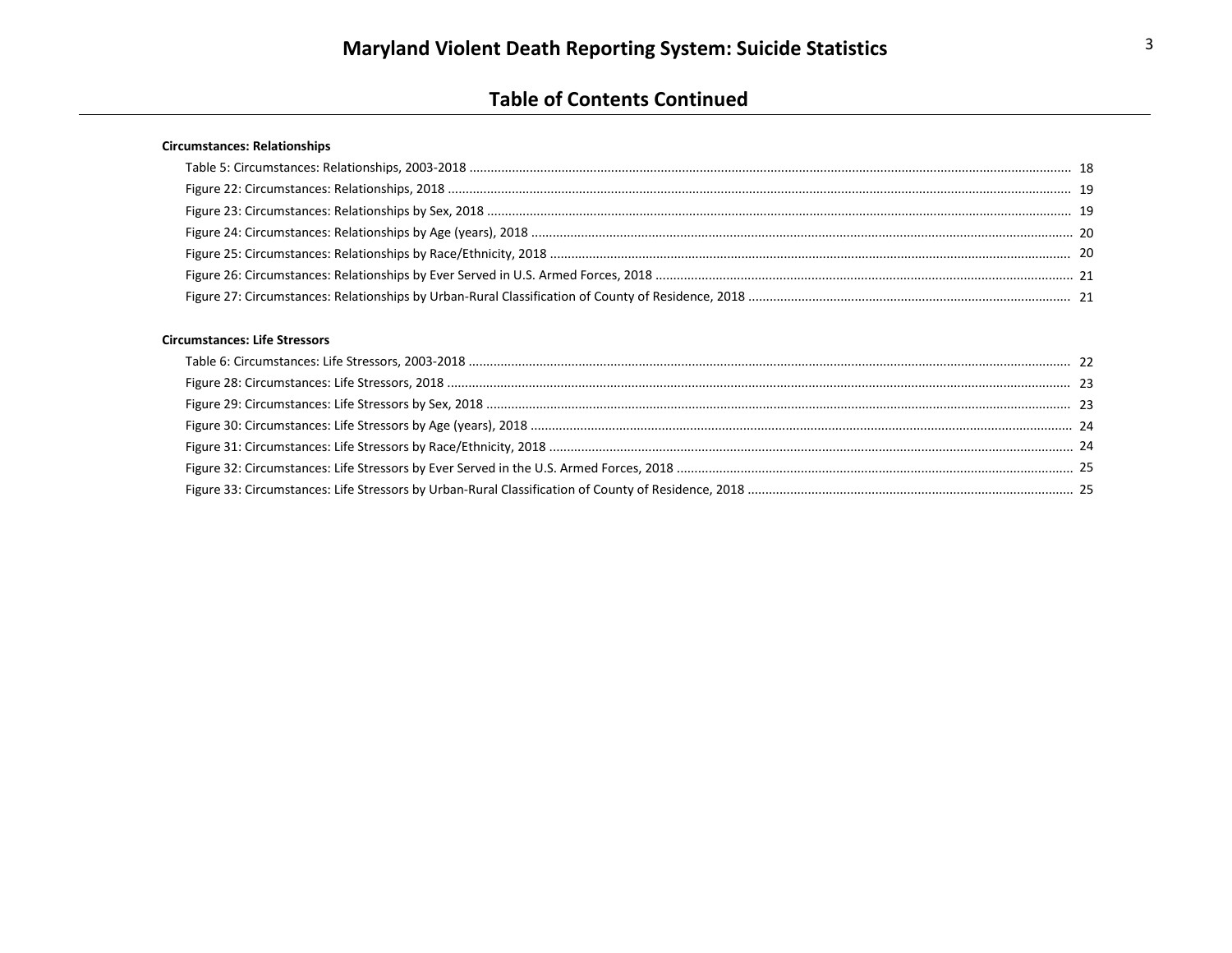|                   | Yes         | No          | Total <sup>1</sup> |
|-------------------|-------------|-------------|--------------------|
| Year              | n (%)       | n (%)       | n                  |
| 2003              | 112 (22.4)  | 387 (77.6)  | 499                |
| 2004              | 104 (21.9)  | 370 (78.1)  | 474                |
| 2005              | 110 (23.8)  | 352 (76.2)  | 462                |
| 2006              | 94 (19.1)   | 397 (80.9)  | 491                |
| 2007              | 104 (21.4)  | 381 (78.6)  | 485                |
| 2008              | 94 (19.8)   | 381 (80.2)  | 475                |
| 2009              | 101 (18.2)  | 453 (81.8)  | 554                |
| 2010              | 90 (18.0)   | 411 (82.0)  | 501                |
| 2011              | 105 (19.2)  | 442 (80.8)  | 547                |
| 2012              | 113 (20.4)  | 442 (79.6)  | 555                |
| 2013              | 104 (18.7)  | 453 (81.3)  | 557                |
| 2014              | 101 (17.9)  | 434 (82.1)  | 564                |
| 2015              | 107 (19.6)  | 438 (80.4)  | 545                |
| 2016              | 99 (16.2)   | 475 (83.8)  | 567                |
| 2017              | 109 (17.4)  | 519 (82.6)  | 628                |
| <sup>2</sup> 2018 | 113 (17.5)  | 533 (82.5)  | 646                |
| Total             | 1653 (19.3) | 6897 (80.7) | 8550               |



**Table 1: Ever Served in the U.S. Armed Forces, 2003-2018**

 $\frac{1}{2}$  Cases with unknown military history (n=162) were excluded.

²2018 data displayed in Figure 1 to the right.



Figure 2: Ever Served in the U.S. Armed Forces, 2003-2018

n = Number of cases in the defined category

% = Percentage or proportion of cases in the defined category

\* = Data suppressed due to n<11

Data source: 2003-2018 Maryland Violent Death Reporting System (MVDRS) Created on 3/31/2021 by GKD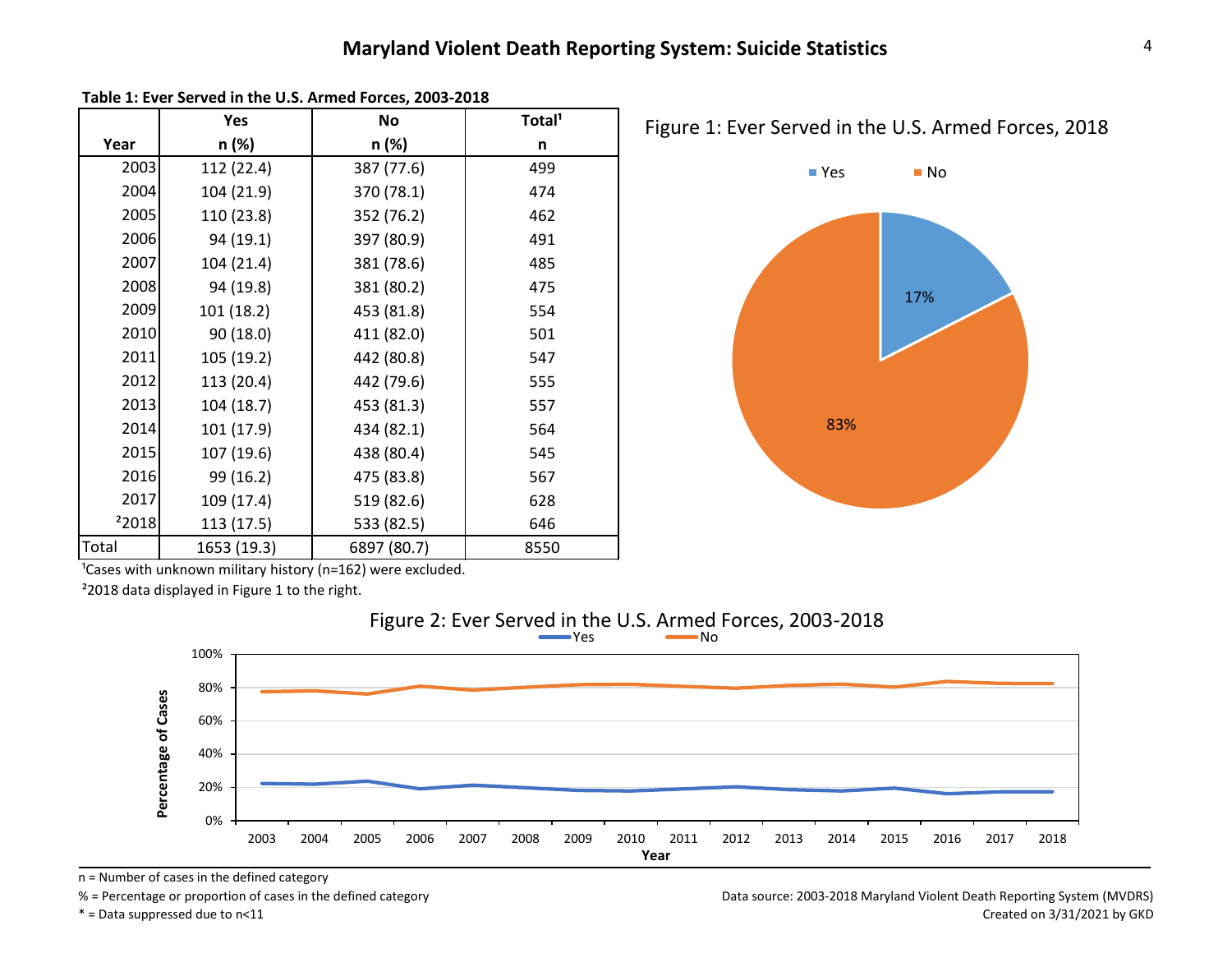|       |                | <b>Hanging or</b> |                  |          |                                |              |
|-------|----------------|-------------------|------------------|----------|--------------------------------|--------------|
|       | <b>Firearm</b> | suffocation       | <b>Poisoning</b> | Fall     | All other weapons <sup>1</sup> | <b>Total</b> |
| Year  | n (%)          | n (%)             | n (%)            | n (%)    | n (%)                          | n            |
| 2003  | 233 (46.1)     | 139 (27.5)        | 94 (18.6)        | 22(4.4)  | 17(3.4)                        | 505          |
| 2004  | 241 (49.3)     | 119 (24.3)        | 83 (17.0)        | 18(3.7)  | 28(5.7)                        | 489          |
| 2005  | 211(45.0)      | 130 (27.7)        | 73 (15.6)        | 14(3.0)  | 41(8.7)                        | 469          |
| 2006  | 236 (47.6)     | 131 (26.4)        | 74 (14.9)        | 19(3.8)  | 36(7.3)                        | 496          |
| 2007  | 231 (46.3)     | 154 (30.9)        | 78 (15.6)        | 10(2.0)  | 26(5.2)                        | 499          |
| 2008  | 248 (51.8)     | 126 (26.3)        | 65 (13.6)        | 16(3.3)  | 24(5.0)                        | 479          |
| 2009  | 253 (45.3)     | 182 (32.6)        | 70 (12.5)        | 19(3.4)  | 34(6.1)                        | 558          |
| 2010  | 221(43.6)      | 162 (32.0)        | 75 (14.8)        | 17(3.4)  | 32(6.3)                        | 507          |
| 2011  | 278 (43.1)     | 162 (29.5)        | 78 (14.2)        | 29(5.3)  | 44 (8.0)                       | 550          |
| 2012  | 269 (47.4)     | 154(27.1)         | 86(15.1)         | 19(3.3)  | 40(7.0)                        | 568          |
| 2013  | 264 (46.6)     | 170 (30.0)        | 78 (13.8)        | 23(4.1)  | 32(5.6)                        | 567          |
| 2014  | 276 (46.2)     | 192 (32.1)        | 88 (14.7)        | 14(2.3)  | 28(4.7)                        | 598          |
| 2015  | 238 (43.2)     | 176 (31.9)        | 91(16.5)         | 20(3.6)  | 26(4.7)                        | 551          |
| 2016  | 250 (43.0)     | 185 (31.8)        | 94(16.2)         | 18(3.1)  | 35(6.0)                        | 582          |
| 2017  | 277(43.6)      | 203 (32.0)        | 100(15.7)        | 24(3.8)  | 31(4.9)                        | 635          |
| 22018 | 261 (39.6)     | 231(35.1)         | 107 (16.2)       | 23(3.5)  | 37(5.6)                        | 659          |
| Total | 3946 (45.3)    | 2616 (30.0)       | 1334 (15.3)      | 305(3.5) | 511(5.9)                       | 8712         |

**Table 2: Primary Weapon Used, 2003-2018**

<sup>1</sup>All other weapons includes: blunt instrument, drowning, electrocution, explosive, fire/burns, intentional neglect, sharp instrument, and vehicles.

²2018 data displayed in Figure 3 on next page.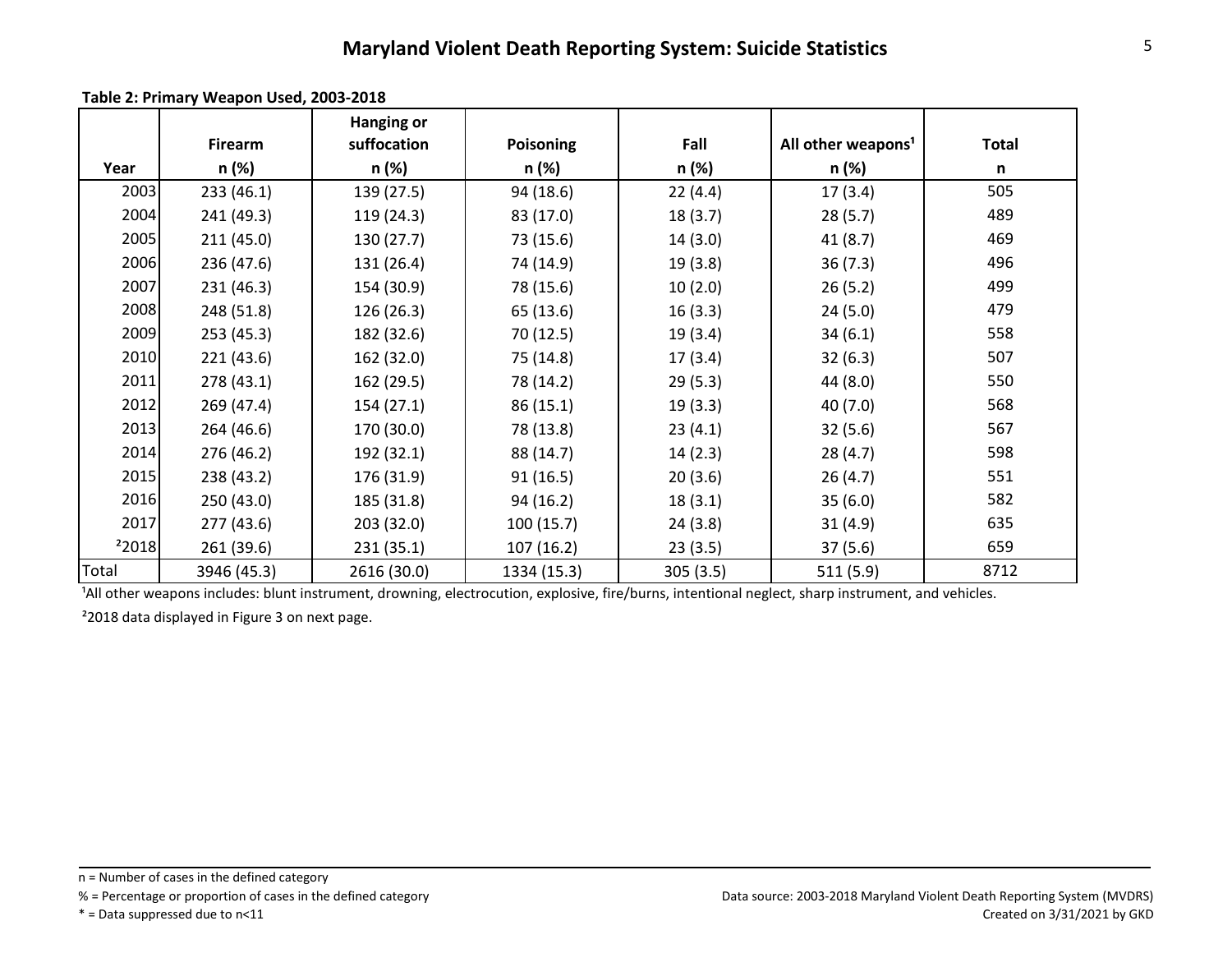

<sup>1</sup>All other weapons includes: blunt instrument, drowning, electrocution, explosive, fire/burns, intentional neglect, sharp instrument, and vehicles.

n = Number of cases in the defined category

% = Percentage or proportion of cases in the defined category

\* = Data suppressed due to n<11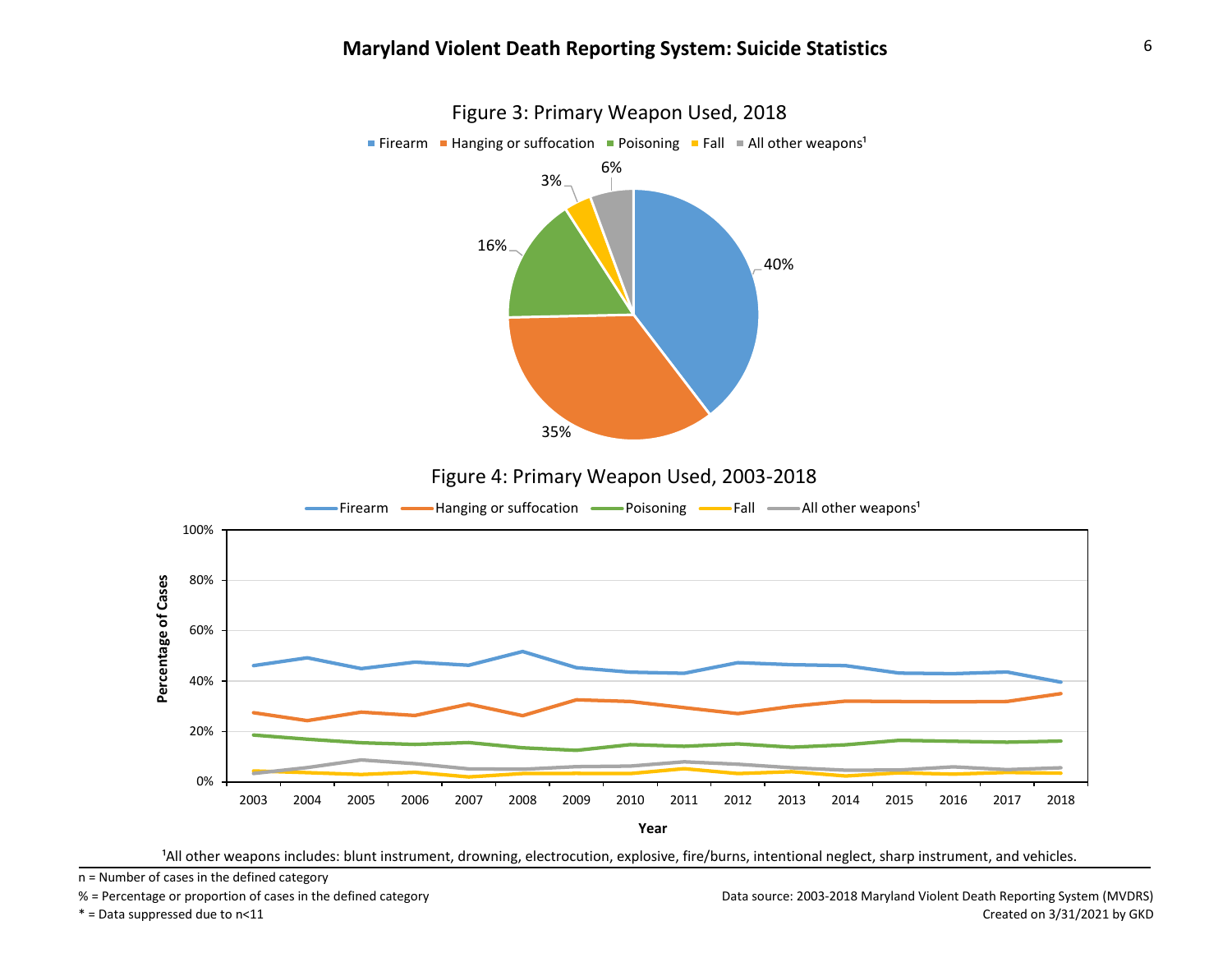

Figure 5: Primary Weapon Used by Sex, 2018

# Figure 6: Primary Weapon Use by Age (years), 2018



<sup>1</sup>All other weapons includes: blunt instrument, drowning, electrocution, explosive, fire/burns, intentional neglect, sharp instrument, and vehicles.

n = Number of cases in the defined category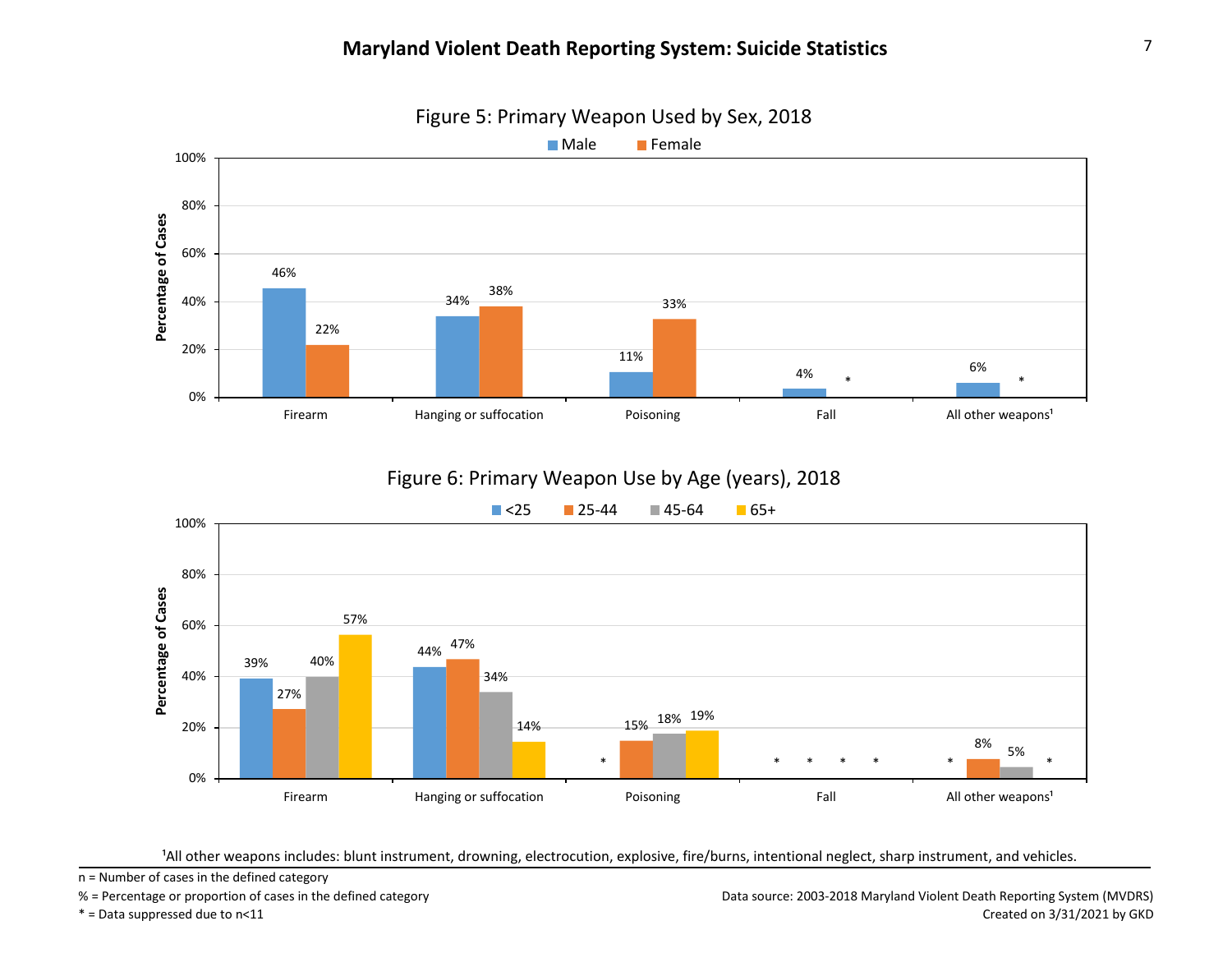

### Figure 7: Primary Weapon Used by Race/Ethnicity, 2018

### Figure 8: Primary Weapon Used by Ever Served in the U.S. Armed Forces, 2018



<sup>1</sup>All other race/ethnicity includes: Asian/Pacific Islander, American Indian/Alaska Native, Hispanic, unknown/unspecified, and two or more races. ²All other weapons includes: blunt instrument, drowning, electrocution, explosive, fire/burns, intentional neglect, sharp instrument, and

n = Number of cases in the defined category

\* = Data suppressed due to n<11

% = Percentage or proportion of cases in the defined category

Data source: 2003-2018 Maryland Violent Death Reporting System (MVDRS) Created on 3/31/2021 by GKD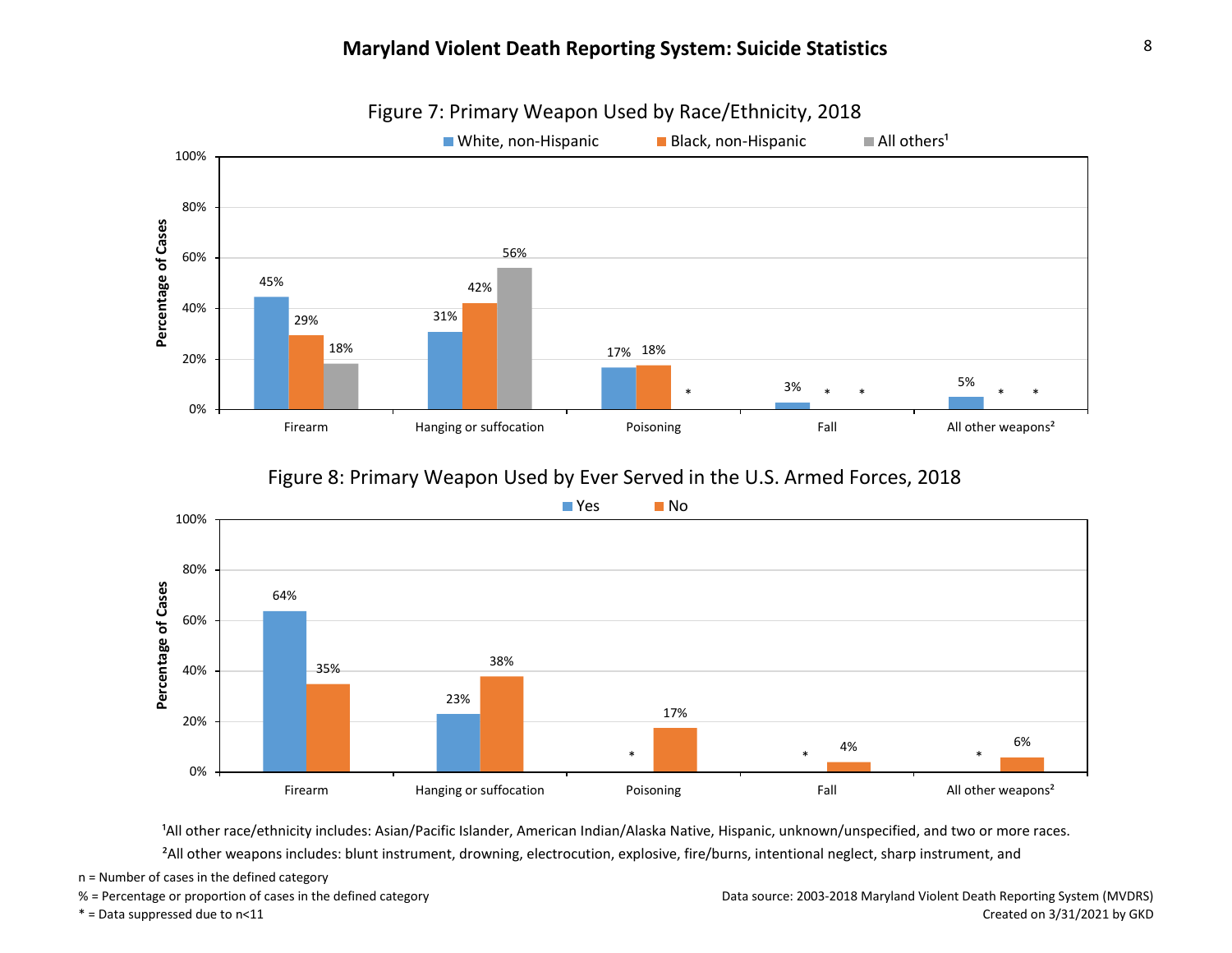

Figure 9: Primary Weapon Used by Urban-Rural<sup>1</sup> Classification of County of Residence, 2018

<sup>1</sup>Large metro: counties in central or fringe metropolitan statistical areas of 1 million or more population; small or medium metro: counties in metropolitan statistical areas of populations less than 999,999; **rural**: counties in micropolitan statistical areas and nonmetropolitan counties of less than 49,999 (defined by the 2013 NCHS Urban-Rural Classification Scheme for Counties).

Note: Out of state and homeless residents were excluded from analysis. <sup>2</sup>All other weapon includes: blunt instrument, drowning, electrocution, explosive, fire/burns, intentional neglect, sharp instrument, and vehicles.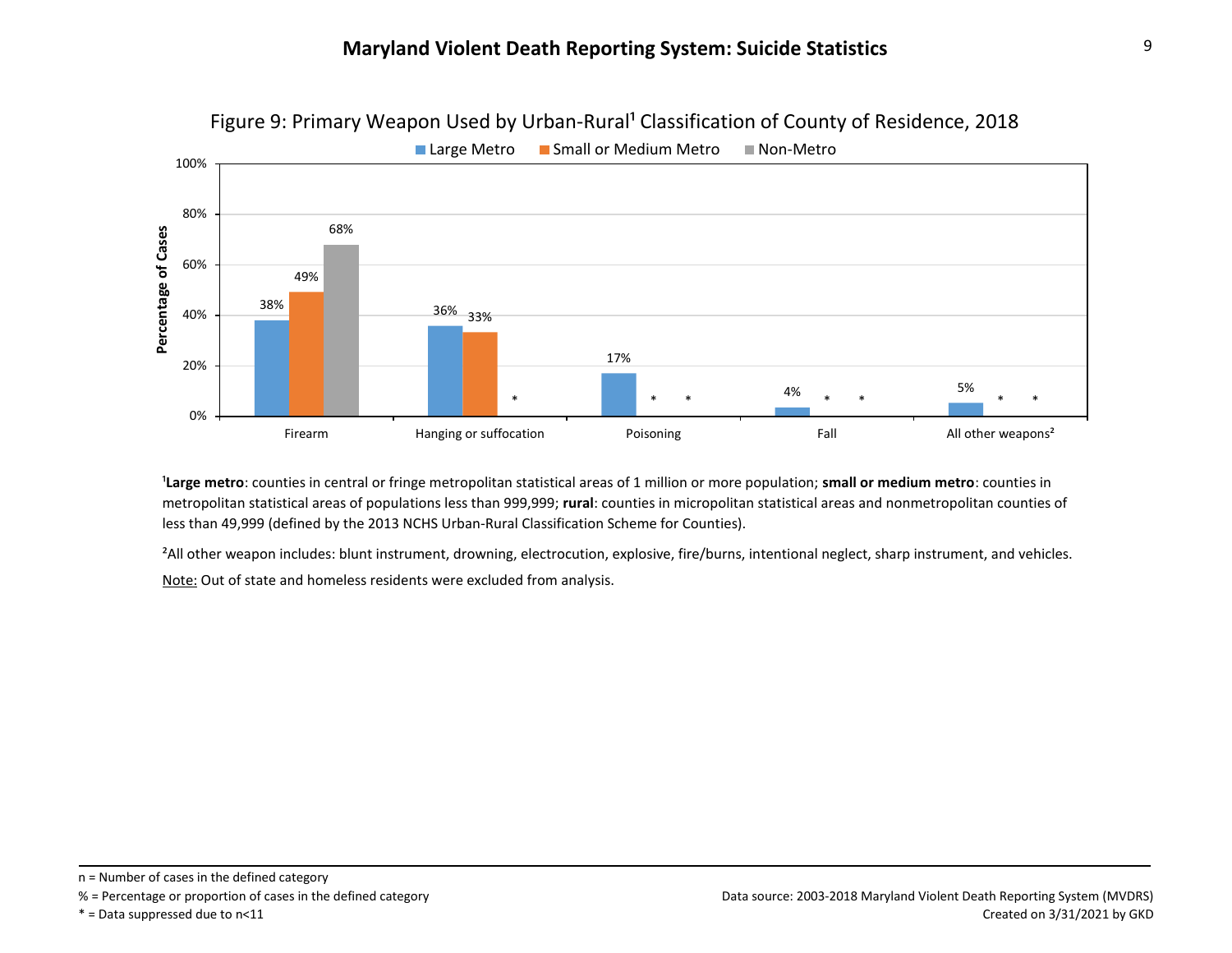|       | Had a mental health | Depressed mood at | In treatment for<br>mental health or | <b>Ever treated for</b><br>mental health or | Alcohol dependence | Other substance |              |
|-------|---------------------|-------------------|--------------------------------------|---------------------------------------------|--------------------|-----------------|--------------|
|       | problem             | time of injury    | substance abuse                      | substance abuse                             | or problem         | abuse problem   | <b>Total</b> |
| Year  | n (%)               | n (%)             | n (%)                                | n (%)                                       | n (%)              | n (%)           | n            |
| 2003  | 211(41.5)           | 142 (27.9)        | 174 (34.2)                           | 210(41.3)                                   | 89 (17.6)          | 79 (15.5)       | 506          |
| 2004  | 237 (48.4)          | 142 (29.0)        | 189 (38.6)                           | 237 (48.4)                                  | 86 (17.6)          | 79 (16.1)       | 489          |
| 2005  | 190 (40.3)          | 103 (21.9)        | 107(22.7)                            | 193 (41.0)                                  | 89 (18.9)          | 63 (13.4)       | 470          |
| 2006  | 185 (37.1)          | 98 (19.7)         | 91(18.3)                             | 187 (37.6)                                  | 88 (17.7)          | 91(18.3)        | 498          |
| 2007  | 258 (51.4)          | 119 (23.7)        | 138 (27.5)                           | 249 (49.6)                                  | 115 (23.0)         | 89 (17.7)       | 499          |
| 2008  | 236 (48.8)          | 135 (27.9)        | 104(21.5)                            | 228 (47.1)                                  | 98 (20.5)          | 83(17.1)        | 479          |
| 2009  | 268 (47.9)          | 222 (39.7)        | 135 (24.2)                           | 247 (44.2)                                  | 115 (20.6)         | 101(18.1)       | 558          |
| 2010  | 219(42.7)           | 244 (47.6)        | 120 (23.4)                           | 184 (35.9)                                  | 78 (15.4)          | 88 (17.2)       | 508          |
| 2011  | 229 (41.3)          | 261(47.1)         | 156 (28.2)                           | 205 (37.0)                                  | 104 (18.8)         | 94 (17.0)       | 552          |
| 2012  | 196 (34.3)          | 227 (39.7)        | 118 (20.6)                           | 155(27.1)                                   | 55 (9.6)           | 75(13.1)        | 570          |
| 2013  | 249 (43.5)          | 235 (41.0)        | 166 (29.0)                           | 211 (36.8)                                  | 85 (14.9)          | 92(16.1)        | 570          |
| 2014  | 293 (48.8)          | 166 (27.6)        | 157(26.1)                            | 199 (33.1)                                  | 78 (13.0)          | 83 (13.8)       | 599          |
| 2015  | 305 (55.2)          | 153 (27.7)        | 142(25.7)                            | 210 (38.0)                                  | 119(21.6)          | 102(18.4)       | 551          |
| 2016  | 313 (53.2)          | 156 (26.5)        | 98 (16.7)                            | 249 (42.3)                                  | 112 (19.2)         | 81 (13.8)       | 584          |
| 2017  | 270(42.1)           | 124 (19.3)        | 93 (14.5)                            | 197 (30.7)                                  | 90(14.2)           | 86 (13.5)       | 636          |
| 22018 | 340 (51.4)          | 175 (26.5)        | 184 (27.8)                           | 230 (34.8)                                  | 125 (18.9)         | 110 (16.6)      | 661          |
| Total | 3659 (49.6)         | 2527 (33.5)       | 1988 (26.9)                          | 3161 (42.0)                                 | 1401 (18.9)        | 1286 (17.3)     | 8069         |

Table 3: Circumstances: Mental Health, Substance Abuse, and Other Addiction<sup>1</sup>, 2003-2018

<sup>1</sup> Health history data may be incomplete. See note on Table of Contents (page 2).

²2018 data displayed in Figure 9 on next page.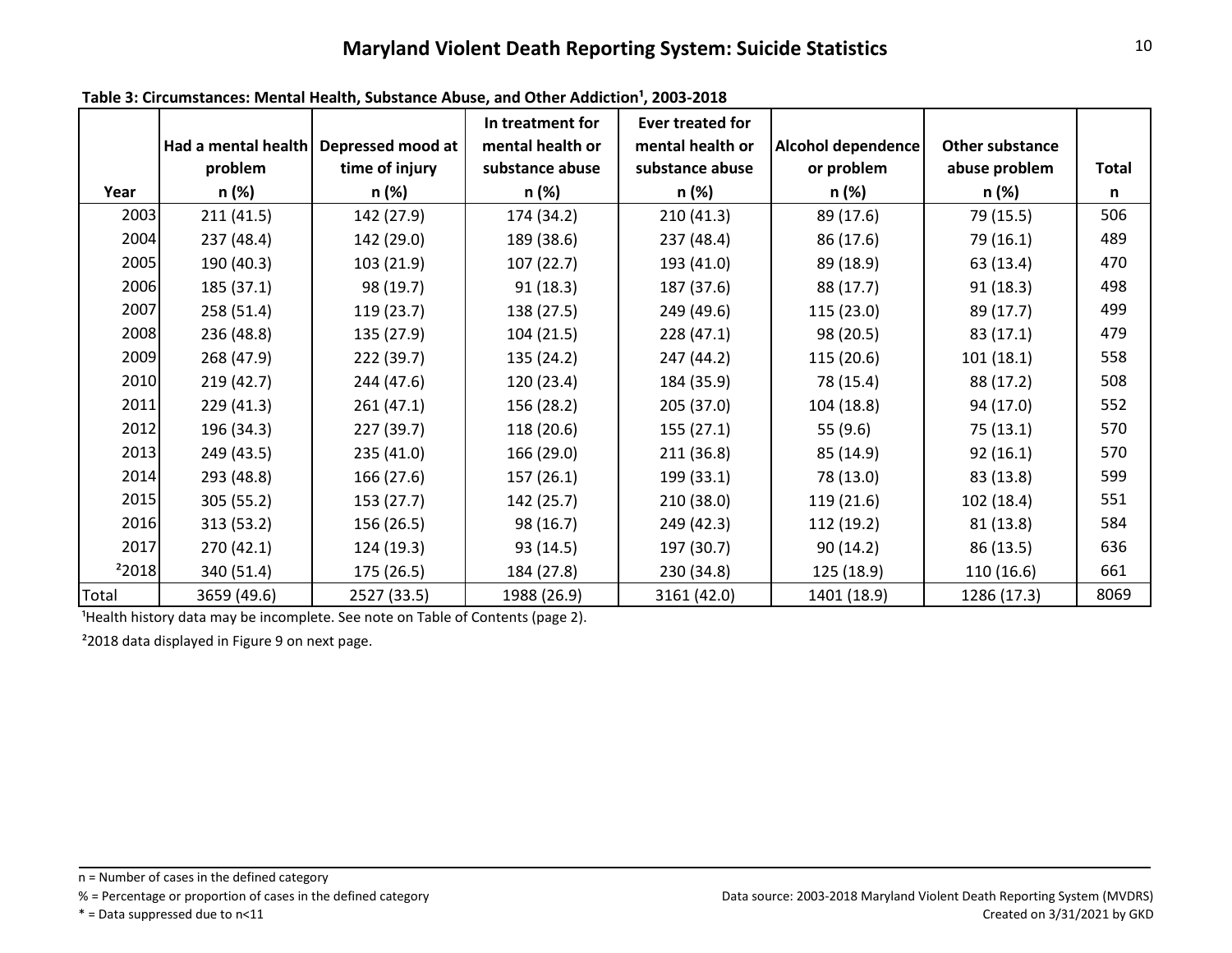

Figure 10: Circumstances: Mental Health, Substance Abuse, and Other Addiction<sup>1</sup>, 2018

Figure 11: Circumstances: Mental Health, Substance Abuse, and Other Addiction<sup>1</sup> by Sex, 2018



**Male** Female

<sup>1</sup>Health history data may be incomplete. See note on Table of Contents (page 2).

n = Number of cases in the defined category

<sup>% =</sup> Percentage or proportion of cases in the defined category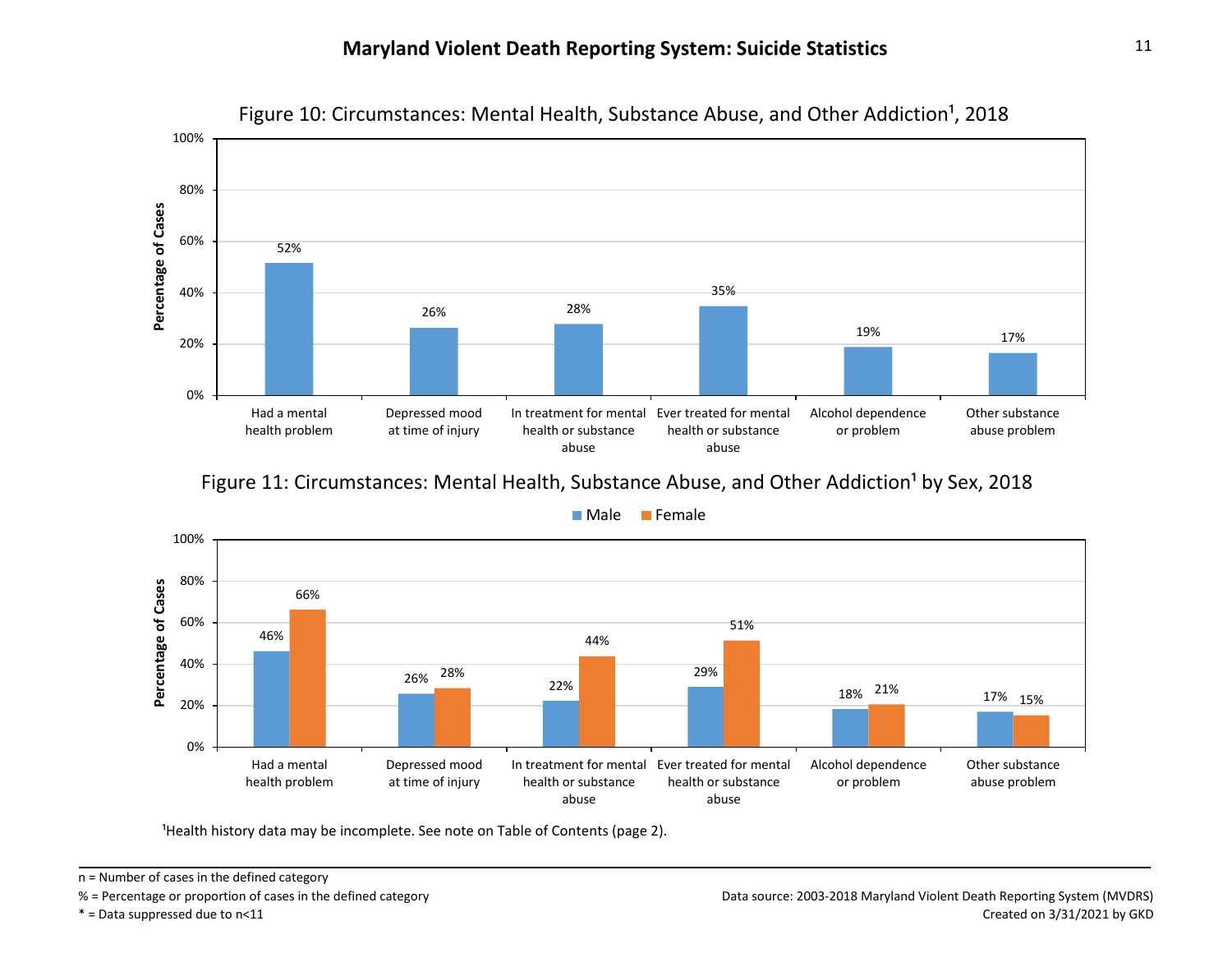

Figure 12: Circumstances: Mental Health, Substance Abuse, and Other Addiction<sup>1</sup> by Age (years), 2018

White, non-Hispanic Black, non-Hispanic All other race/ethnicity<sup>2</sup> Figure 13: Circumstances: Mental Health, Substance Abuse, and Other Addiction<sup>1</sup> by Race/Ethnicity, 2018



<sup>1</sup>Health history data may be incomplete. See note on Table of Contents (page 2).

²All other race/ethnicity includes: Asian/Pacific Islander, American Indian/Alaska Native, Hispanic, unknown/unspecified, and two or more races.

n = Number of cases in the defined category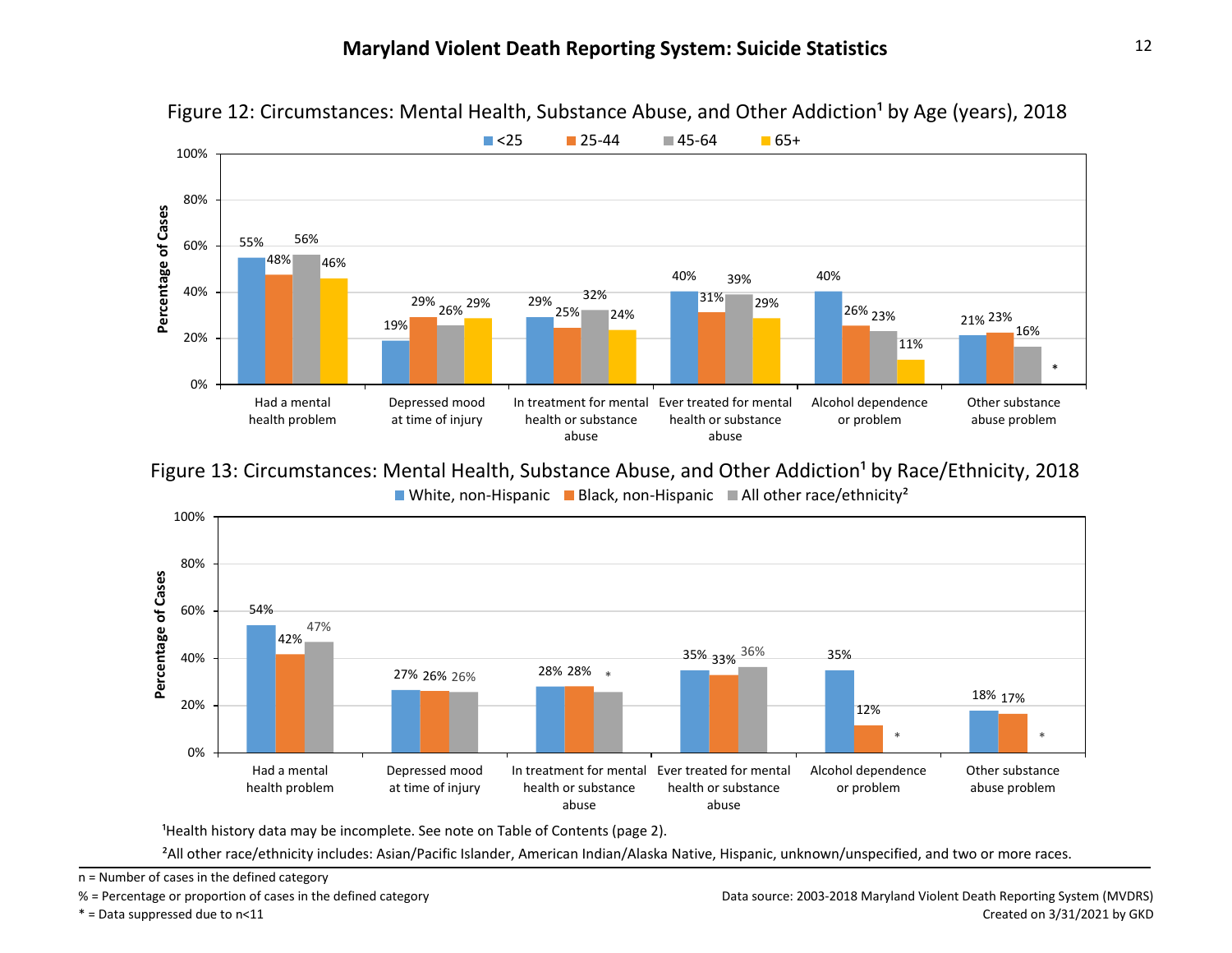

Figure 14: Circumstances: Mental Health, Substance Abuse, and Other Addiction<sup>1</sup> by Ever Serving in the

Figure 15: Circumstances: Mental Health, Substance Abuse, and Other Addiction<sup>1</sup> by Urban-Rural<sup>2</sup>



<sup>1</sup>Health history data may be incomplete. See note on Table of Contents (page 2).

²**Large metro**: counties in central or fringe metropolitan statistical areas of 1 million or more population; **small or medium metro**: counties in metropolitan statistical areas of populations less than 999,999; **rural**: counties in micropolitan statistical areas and nonmetropolitan counties of less than 49,999 (defined by the 2013 NCHS Urban-Rural Classification Scheme for Counties).

n = Number of cases in the defined category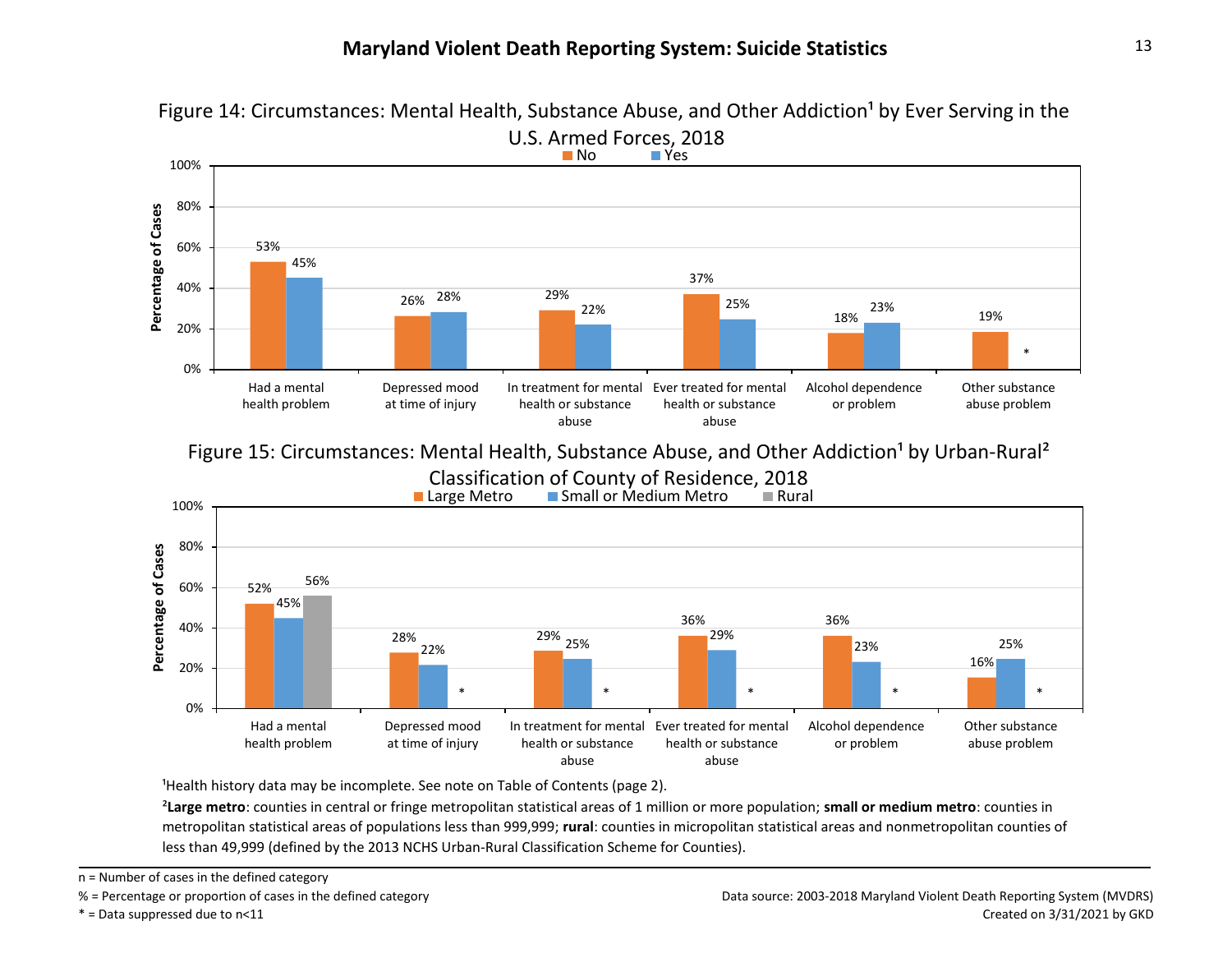Table 4: Circumstances: Suicide Specific<sup>1</sup>, 2003-2018

|                   | <b>History of suicide</b> | <b>History of suicidal</b> | <b>Disclosed their</b> |                     |              |
|-------------------|---------------------------|----------------------------|------------------------|---------------------|--------------|
|                   | attempt(s)                | thoughts/plans             | thoughts/plans         | Left a suicide note | <b>Total</b> |
| Year              | n (%)                     | n (%)                      | n (%)                  | n (%)               | n            |
| 2003              | 82 (16.2)                 |                            | 121 (23.9)             | 175 (34.6)          | 506          |
| 2004              | 94 (19.2)                 |                            | 113(23.1)              | 155 (31.7)          | 489          |
| 2005              | 86 (18.3)                 |                            | 93 (19.8)              | 169 (36.0)          | 470          |
| 2006              | 84 (16.9)                 |                            | 89 (17.9)              | 150(30.1)           | 498          |
| 2007              | 101 (20.2)                | <b>First collected</b>     | 107(21.4)              | 168 (33.7)          | 499          |
| 2008              | 89 (18.6)                 | in 2013                    | 99 (20.7)              | 151 (31.5)          | 479          |
| 2009              | 115 (20.6)                |                            | 188 (33.7)             | 199 (35.7)          | 558          |
| 2010              | 107(21.1)                 |                            | 185 (36.4)             | 174 (34.3)          | 508          |
| 2011              | 112 (20.3)                |                            | 207 (37.5)             | 188 (34.1)          | 552          |
| 2012              | 91(16.0)                  |                            | 149(26.1)              | 200(35.1)           | 570          |
| 2013              | 112 (19.6)                | 188 (33.0)                 | 133(23.3)              | 172 (30.2)          | 570          |
| 2014              | 128 (21.4)                | 188 (31.4)                 | 158 (26.4)             | 196 (32.7)          | 599          |
| 2015              | 116(21.1)                 | 182 (33.0)                 | 129 (23.4)             | 218 (39.6)          | 551          |
| 2016              | 110 (18.8)                | 200 (34.2)                 | 118(20.2)              | 221 (37.8)          | 584          |
| 2017              | 93 (14.6)                 | 121 (19.0)                 | 111(17.5)              | 186 (29.2)          | 636          |
| <sup>2</sup> 2018 | 150 (22.7)                | 248 (37.5)                 | 138 (20.9)             | 220 (33.3)          | 661          |
| Total             | 1670 (19.1)               | 1264 (14.5)                | 2138 (24.5)            | 2942 (33.7)         | 8730         |

<sup>1</sup>Health history data may be incomplete. See note on Table of Contents (page 2).

²2018 data displayed in Figure 14 on next page.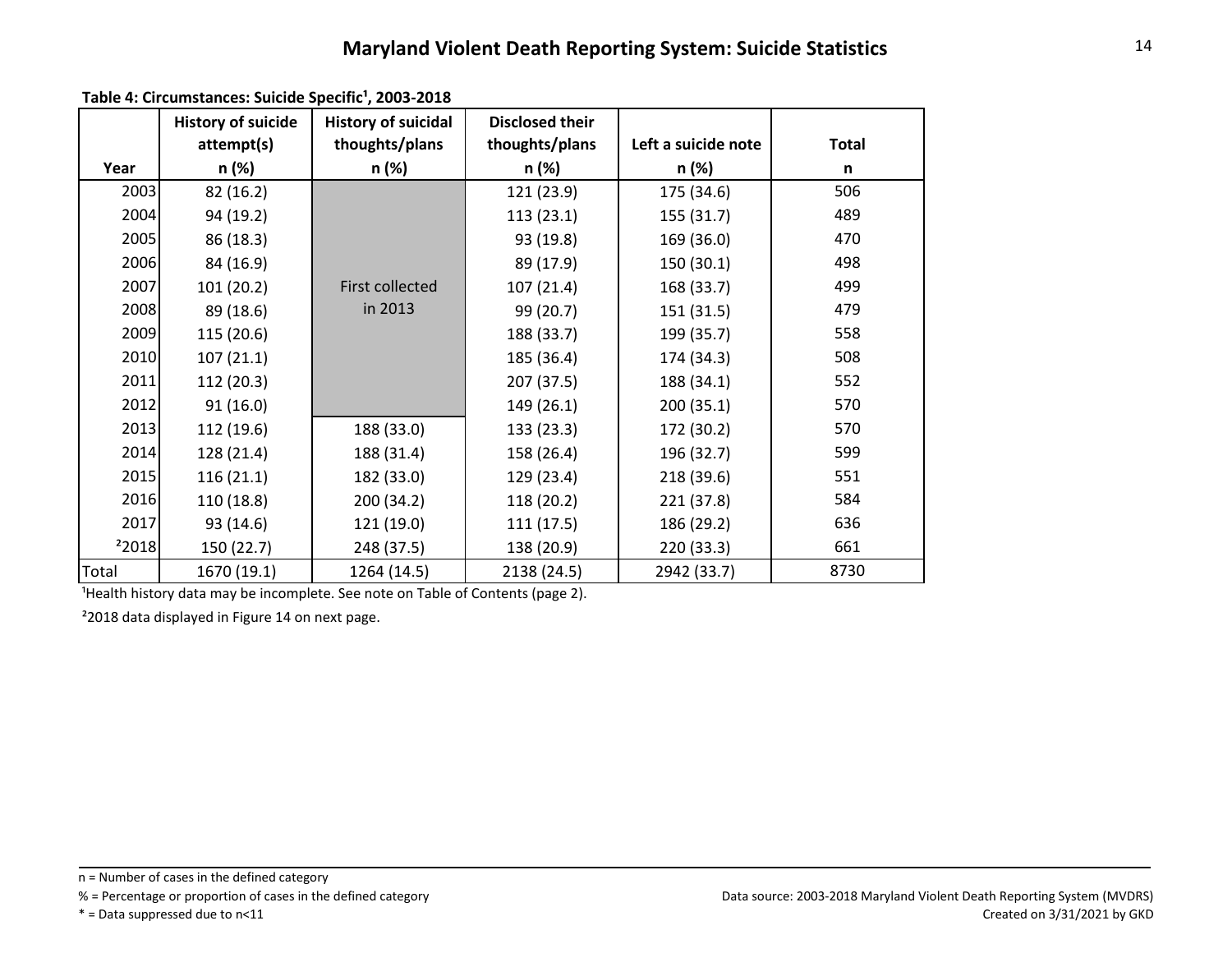100% 80% Percentage of Cases **Percentage of Cases** 60% 38% 40% 33% 23% 21% 20% 0% History of suicidal History of suicide Disclosed their Left a suicide note thoughts/plans attempt(s) thoughts/plans Figure 17: Circumstances: Suicide Specific<sup>1</sup> by Sex, 2018



<sup>1</sup>Health history data may be incomplete. See note on Table of Contents (page 2).



n = Number of cases in the defined category

<sup>% =</sup> Percentage or proportion of cases in the defined category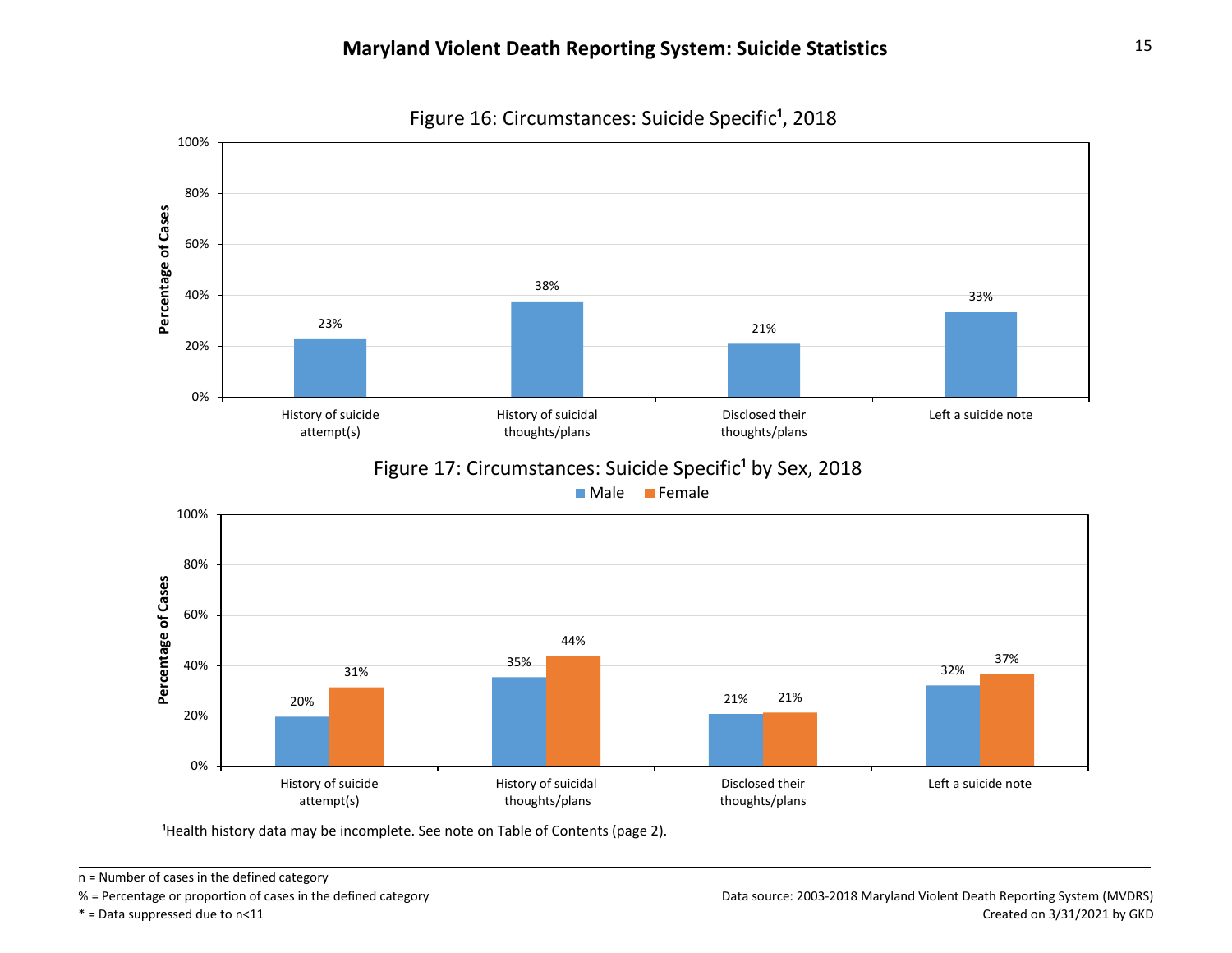

Figure 18: Circumstances: Suicide Specific<sup>1</sup> by Age Group, 2018

<sup>1</sup>Health history data may be incomplete. See note on Table of Contents (page 2).

²All other race/ethnicity includes: Asian/Pacific Islander, American Indian/Alaska Native, Hispanic, unknown/unspecified, and two or more races.

n = Number of cases in the defined category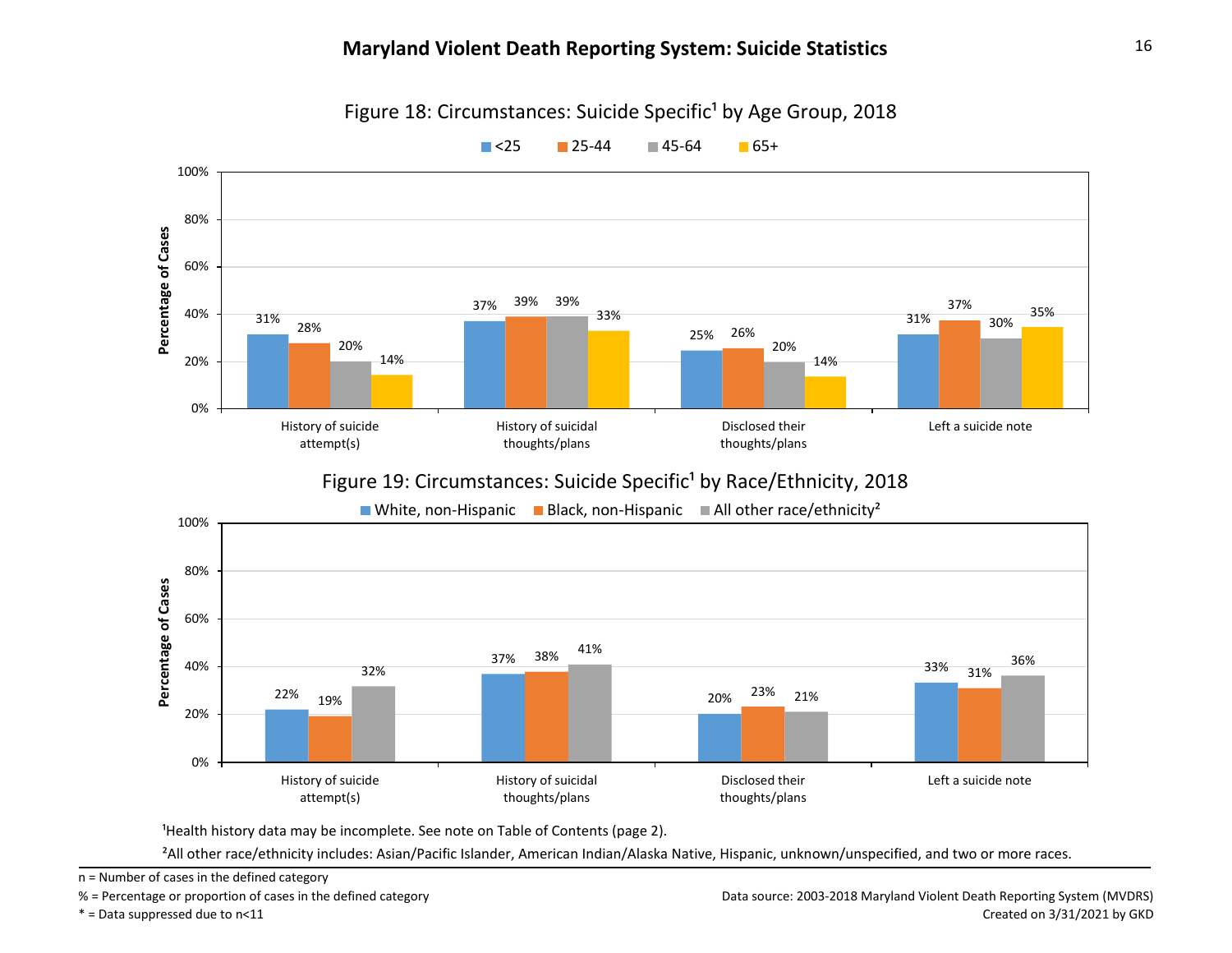

Figure 20: Circumstances: Suicide Specific<sup>1</sup> by Ever Served in the U.S. Armed Forces, 2018

Figure 21: Circumstances: Suicide Specific<sup>1</sup> by Urban-Rural<sup>2</sup> Classification of County of Residence, 2018



<sup>1</sup>Health history data may be incomplete. See note on Table of Contents (page 2).

²**Large metro**: counties in central or fringe metropolitan statistical areas of 1 million or more population; **small or medium metro**: counties in metropolitan statistical areas of populations less than 999,999; **rural**: counties in micropolitan statistical areas and nonmetropolitan counties of less than 49,999 (defined by the 2013 NCHS Urban-Rural Classification Scheme for Counties).

n = Number of cases in the defined category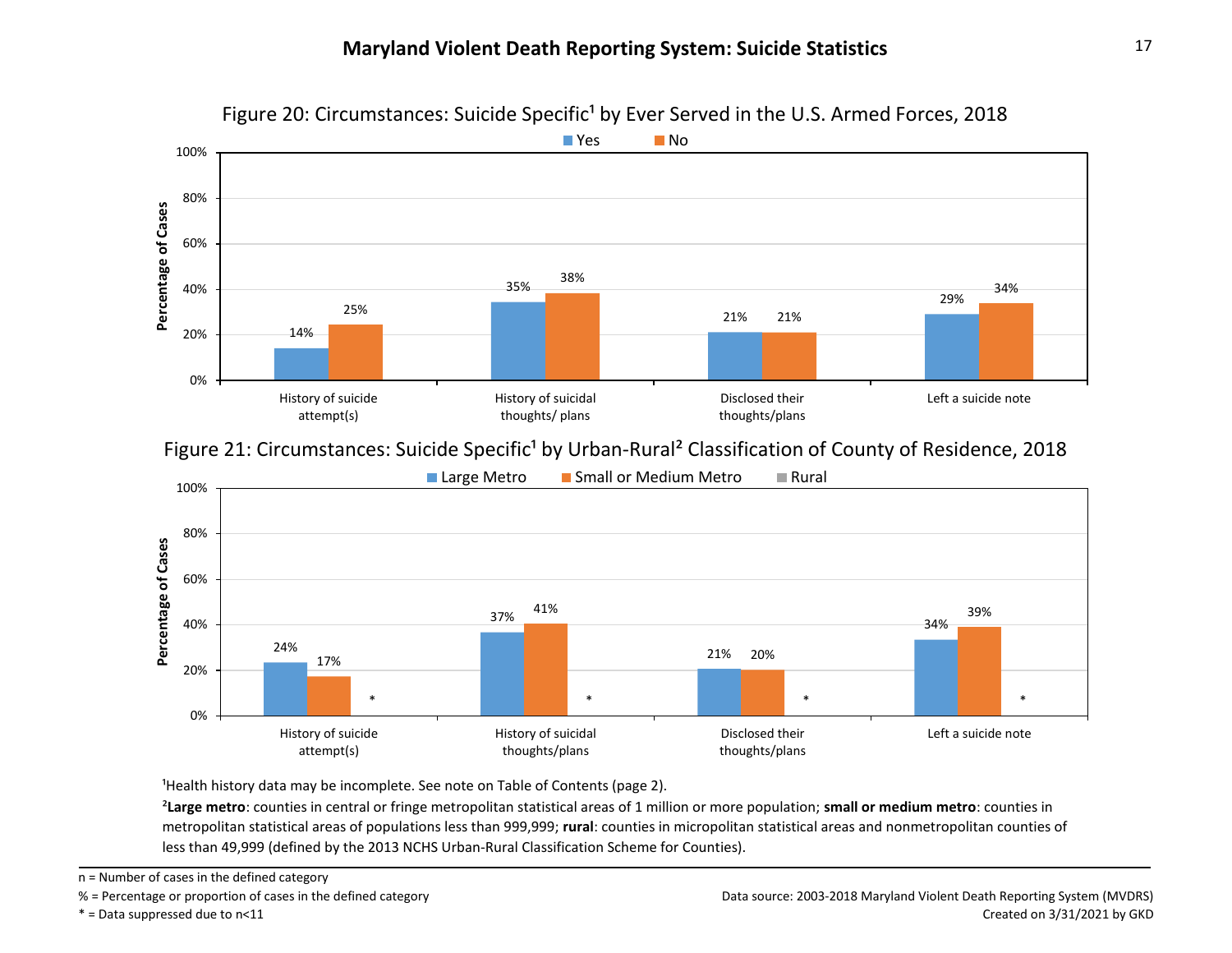Table 5: Circumstances: Relationships<sup>1</sup>, 2003-2018

| Year  | <b>Problem with</b><br>current or former<br>intimate partner<br>n (%) | <b>Problem with family</b><br>member<br>n (%) | Argument/conflict<br>led to death<br>n (%) | <b>Total</b><br>n |  |  |
|-------|-----------------------------------------------------------------------|-----------------------------------------------|--------------------------------------------|-------------------|--|--|
| 2003  | 117(23.1)                                                             |                                               |                                            | 506               |  |  |
| 2004  | 96 (19.6)                                                             |                                               |                                            | 489               |  |  |
| 2005  | 101(21.5)                                                             |                                               | 470                                        |                   |  |  |
| 2006  | 119 (23.9)                                                            |                                               | 498                                        |                   |  |  |
| 2007  | 132 (26.5)                                                            | First collected in 2013                       | 499                                        |                   |  |  |
| 2008  | 108 (22.5)                                                            |                                               | 479                                        |                   |  |  |
| 2009  | 144 (25.8)                                                            |                                               |                                            |                   |  |  |
| 2010  | 144 (28.3)                                                            |                                               | 508                                        |                   |  |  |
| 2011  | 146 (26.4)                                                            |                                               |                                            | 552               |  |  |
| 2012  | 136 (23.9)                                                            |                                               |                                            | 570               |  |  |
| 2013  | 157(27.5)                                                             | 34(6.0)                                       | 83 (14.6)                                  | 570               |  |  |
| 2014  | 146 (24.4)                                                            | 41(6.8)                                       | 71 (11.9)                                  | 599               |  |  |
| 2015  | 96 (17.4)                                                             | 15(2.7)                                       | 65 (11.8)                                  | 551               |  |  |
| 2016  | 92 (15.8)                                                             | 21(3.6)                                       | 65(11.1)                                   | 584               |  |  |
| 2017  | 107(16.8)                                                             | 15(2.4)                                       | 73 (11.5)                                  | 636               |  |  |
| 22018 | 147 (22.2)                                                            | 37(5.6)                                       | 87 (13.2)                                  | 661               |  |  |
| Total | 1988 (22.8)                                                           | 264 (3.0)                                     | 670 (7.7)                                  | 8730              |  |  |

Health history data may be incomplete. See note on Table of Contents (page 2).

²2018 data displayed in Figure 18 on next page.

n = Number of cases in the defined category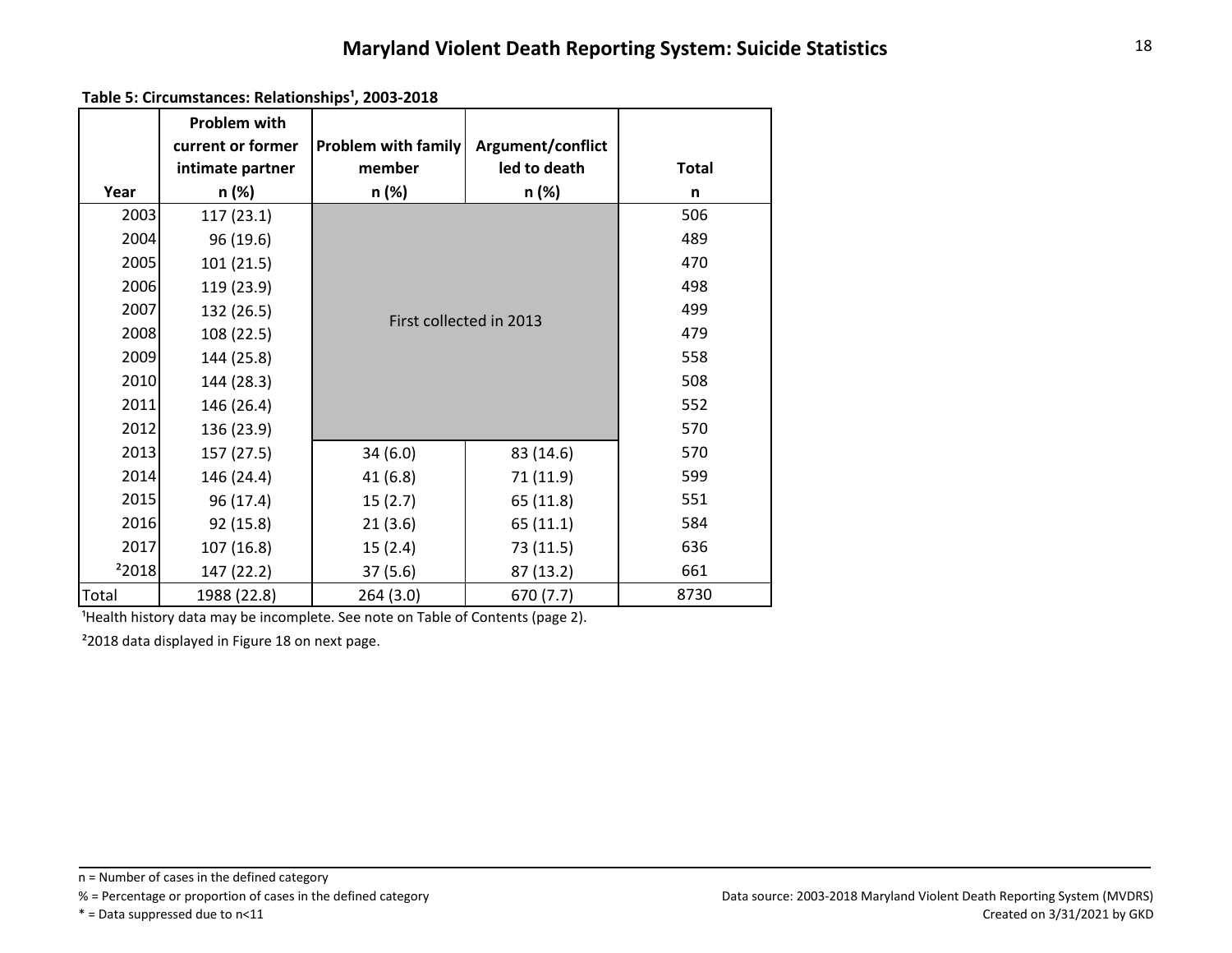

Figure 22: Circumstances: Relationships<sup>1</sup>, 2018

<sup>1</sup>Health history data may be incomplete. See note on Table of Contents (page 2).

n = Number of cases in the defined category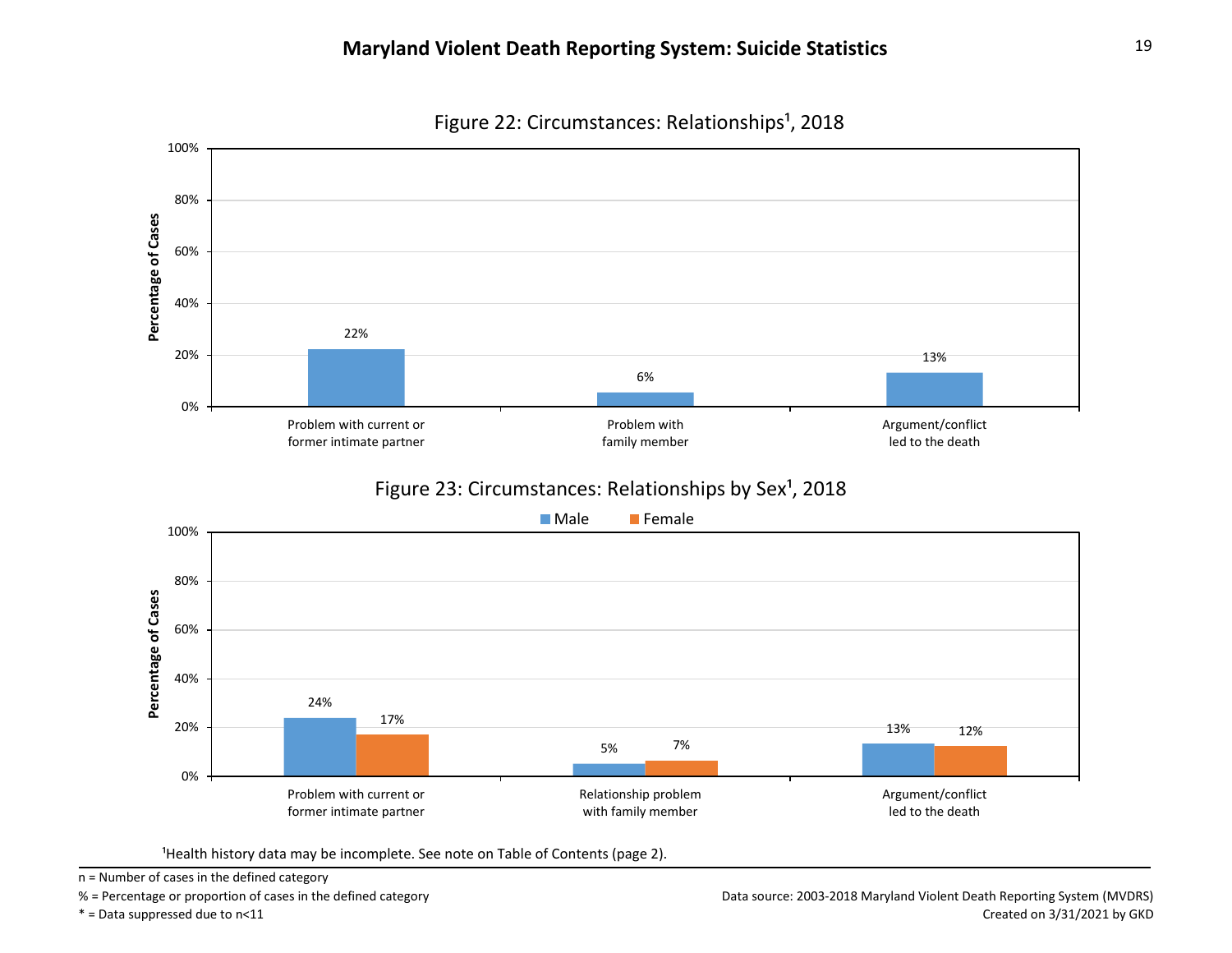

Figure 24: Circumstances: Relationships<sup>1</sup> by Age (years), 2018

### Figure 25: Circumstances: Relationships<sup>1</sup> by Race/Ethnicity, 2018



<sup>1</sup>Health history data may be incomplete. See note on Table of Contents (page 2).

²All other race/ethnicity includes: Asian/Pacific Islander, American Indian/Alaska Native, Hispanic, unknown/unspecified, and two or more races.

n = Number of cases in the defined category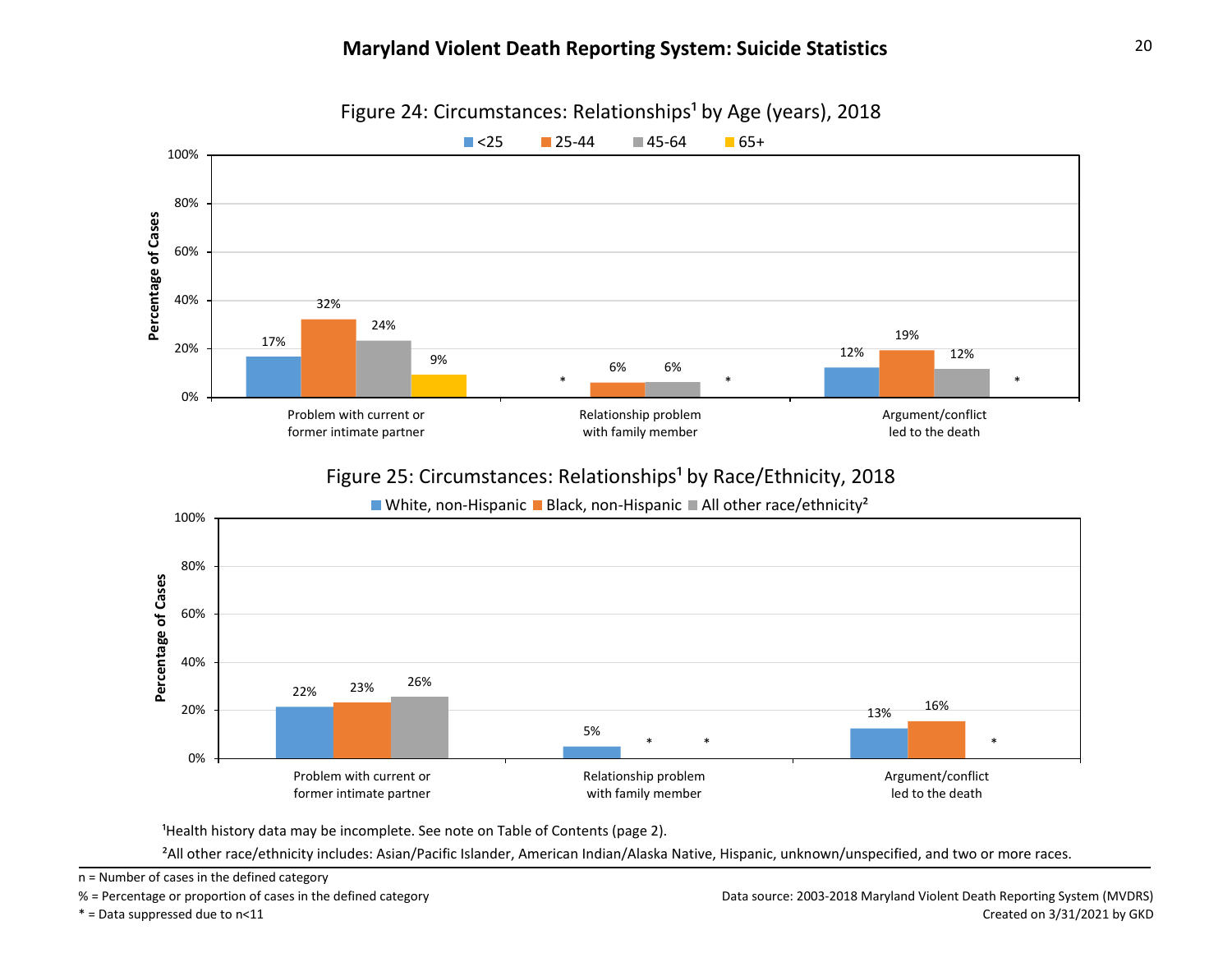

Figure 26: Circumstances: Relationships<sup>1</sup> by Ever Served in U.S. Armed Forces, 2018

Figure 27: Circumstances: Relationships<sup>1</sup> by Urban-Rural<sup>2</sup> Classification of County of Residence, 2018



<sup>1</sup>Health history data may be incomplete. See note on Table of Contents (page 2).

²**Large metro**: counties in central or fringe metropolitan statistical areas of 1 million or more population; **small or medium metro**: counties in metropolitan statistical areas of populations less than 999,999; **rural**: counties in micropolitan statistical areas and nonmetropolitan counties of less than 49,999 (defined by the 2013 NCHS Urban-Rural Classification Scheme for Counties).

n = Number of cases in the defined category

<sup>% =</sup> Percentage or proportion of cases in the defined category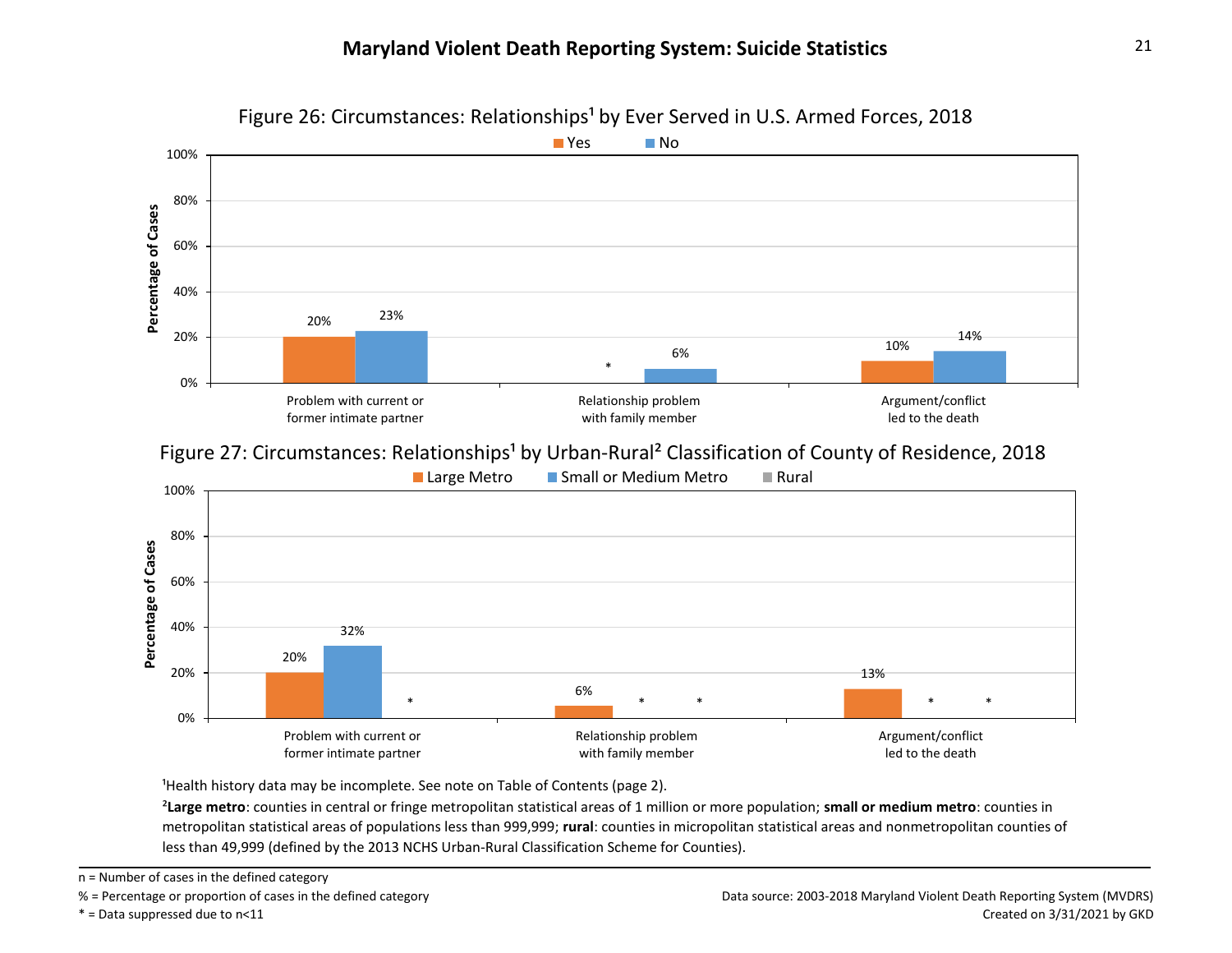Table 6: Circumstances: Life Stressors<sup>1</sup>, 2003-2018

|                   | <b>Criminal legal</b> | <b>Physical health</b> |             |                          | <b>Recent eviction or</b> | Death (non-suicide) |       |
|-------------------|-----------------------|------------------------|-------------|--------------------------|---------------------------|---------------------|-------|
|                   | problem               | problem                | Job problem | <b>Financial problem</b> | loss of housing           | of family/friend    | Total |
| Year              | n (%)                 | n (%)                  | n (%)       | n (%)                    | n (%)                     | n (%)               | n     |
| 2003              | 53 (10.5)             | 70 (13.8)              | 36(7.1)     | 44 (8.7)                 |                           | 18 (3.6)            | 506   |
| 2004              | 42 (8.6)              | 54(11.0)               | 47 (9.6)    | 34 (7.0)                 |                           | 28(5.7)             | 489   |
| 2005              | 34(7.2)               | 100(21.3)              | 32(6.8)     | 25(5.3)                  | First collected           | 25(5.3)             | 470   |
| 2006              | 47 (9.4)              | 104(20.9)              | 39 (7.8)    | 36(7.2)                  | in 2009                   | 21(4.2)             | 498   |
| 2007              | 32(6.4)               | 88 (17.6)              | 44 (8.8)    | 60 (12.0)                |                           | 37(7.4)             | 499   |
| 2008              | 47 (9.8)              | 117(24.4)              | 53(11.1)    | 57 (11.9)                |                           | 42 (8.8)            | 479   |
| 2009              | 56(10)                | 107(19.2)              | 85 (15.2)   | 78 (14.0)                | 28(5.0)                   | 35(6.3)             | 558   |
| 2010              | 36(7.1)               | 110(21.7)              | 77 (15.2)   | 72 (14.2)                | 23(4.5)                   | 49 (9.6)            | 508   |
| 2011              | 47 (8.5)              | 113(20.5)              | 76 (13.8)   | 82 (14.9)                | 22(4.0)                   | 24(4.3)             | 552   |
| 2012              | 48 (8.4)              | 64 (11.2)              | 73 (12.8)   | 58 (10.2)                | 22(3.9)                   | 22(3.9)             | 570   |
| 2013              | 45 (7.9)              | 64 (11.2)              | 76 (13.3)   | 81 (14.2)                | 28(4.9)                   | 42 (7.4)            | 570   |
| 2014              | 33(5.5)               | 83 (13.9)              | 63 (10.5)   | 54 (9.0)                 | 21(3.5)                   | 33(5.5)             | 599   |
| 2015              | 18(3.3)               | 69 (12.5)              | 34(6.2)     | 34(6.2)                  | 12(2.2)                   | 12(2.2)             | 551   |
| 2016              | 28(4.8)               | 58 (9.9)               | 49 (8.4)    | 41 (7.0)                 | 11(1.9)                   | 41(7.0)             | 584   |
| 2017              | 35(5.5)               | 67 (10.5)              | 46 (7.2)    | 32 (5.0)                 | 12(1.9)                   | 37(5.8)             | 636   |
| <sup>2</sup> 2018 | 32(4.8)               | 83 (12.6)              | 62 (9.4)    | 47(7.1)                  | 17(2.6)                   | 37(5.6)             | 661   |
| <b>Total</b>      | 633 (7.3)             | 1351 (15.5)            | 892 (10.2)  | 835 (9.6)                | 202(2.3)                  | 503(5.8)            | 8730  |

<sup>1</sup> Health history data may be incomplete. See note on Table of Contents (page 2).

²2018 data displayed in Figure 23 on next page.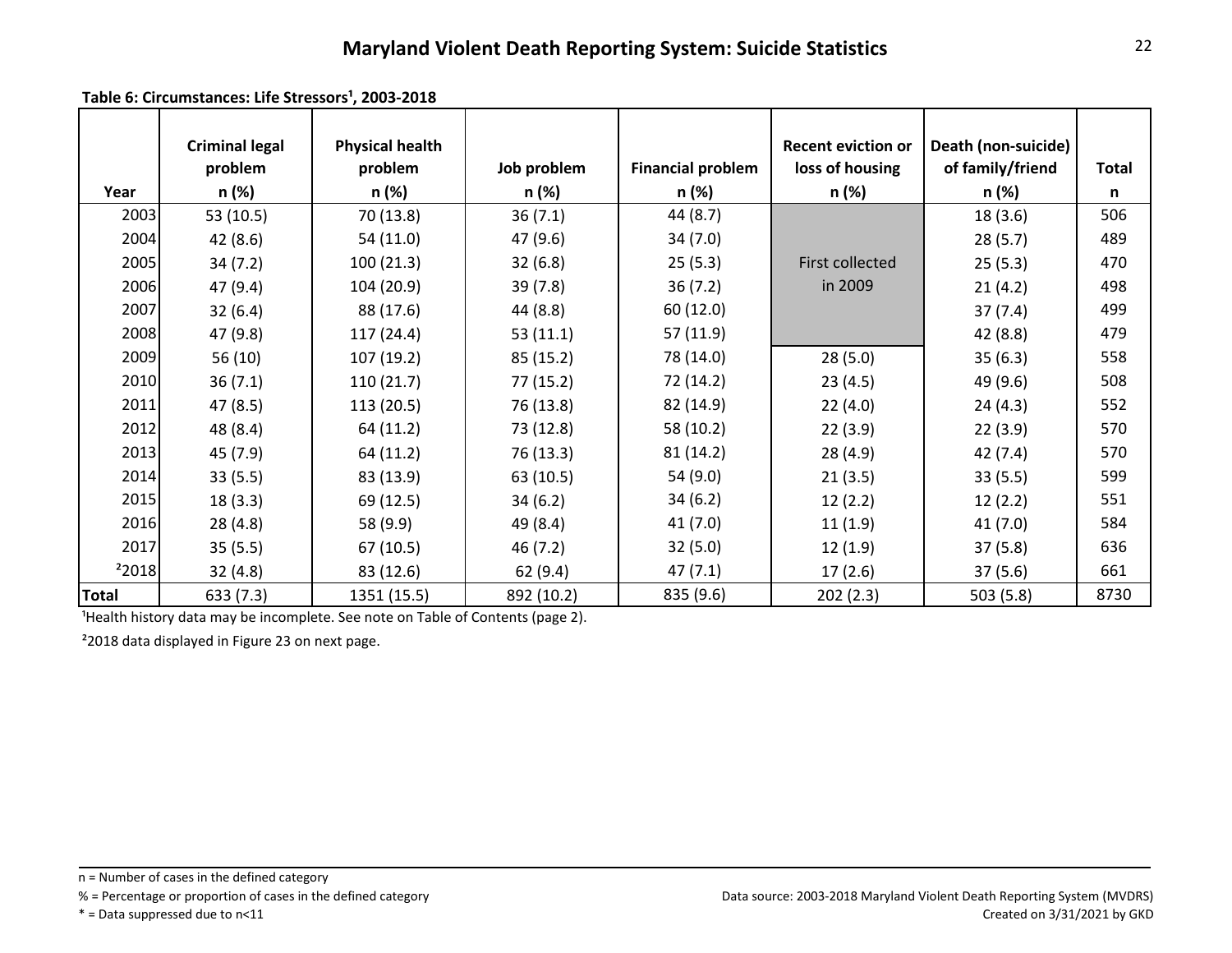



<sup>1</sup>Health history data may be incomplete. See note on Table of Contents (page 2).

n = Number of cases in the defined category

% = Percentage or proportion of cases in the defined category

\* = Data suppressed due to n<11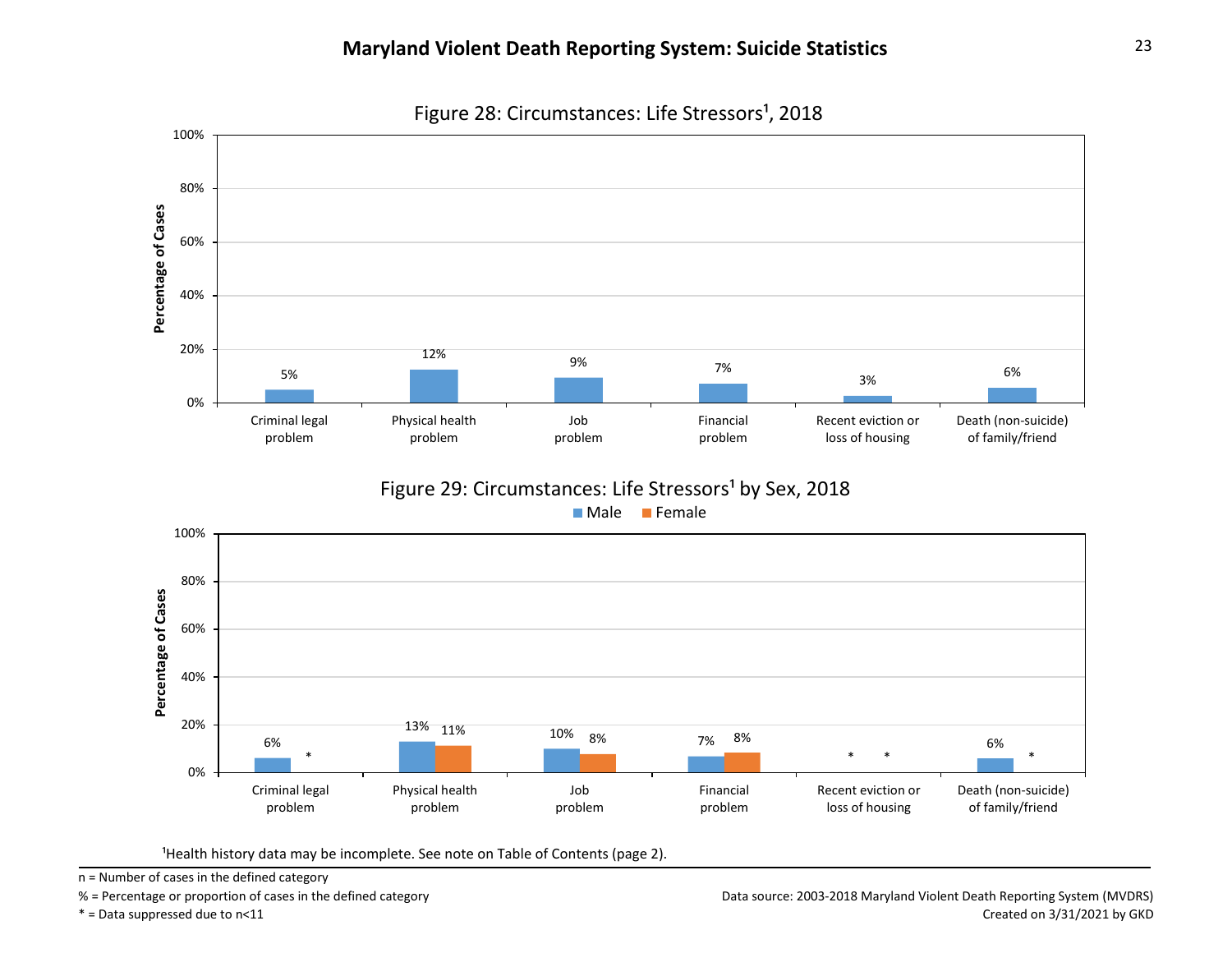

Figure 30: Circumstances: Life Stressors<sup>1</sup> by Age (years), 2018

<sup>1</sup>Health history data may be incomplete. See note on Table of Contents (page 2).

²All other race/ethnicity includes: Asian/Pacific Islander, American Indian/Alaska Native, Hispanic, unknown/unspecified, and two or more races.

n = Number of cases in the defined category

% = Percentage or proportion of cases in the defined category

\* = Data suppressed due to n<11